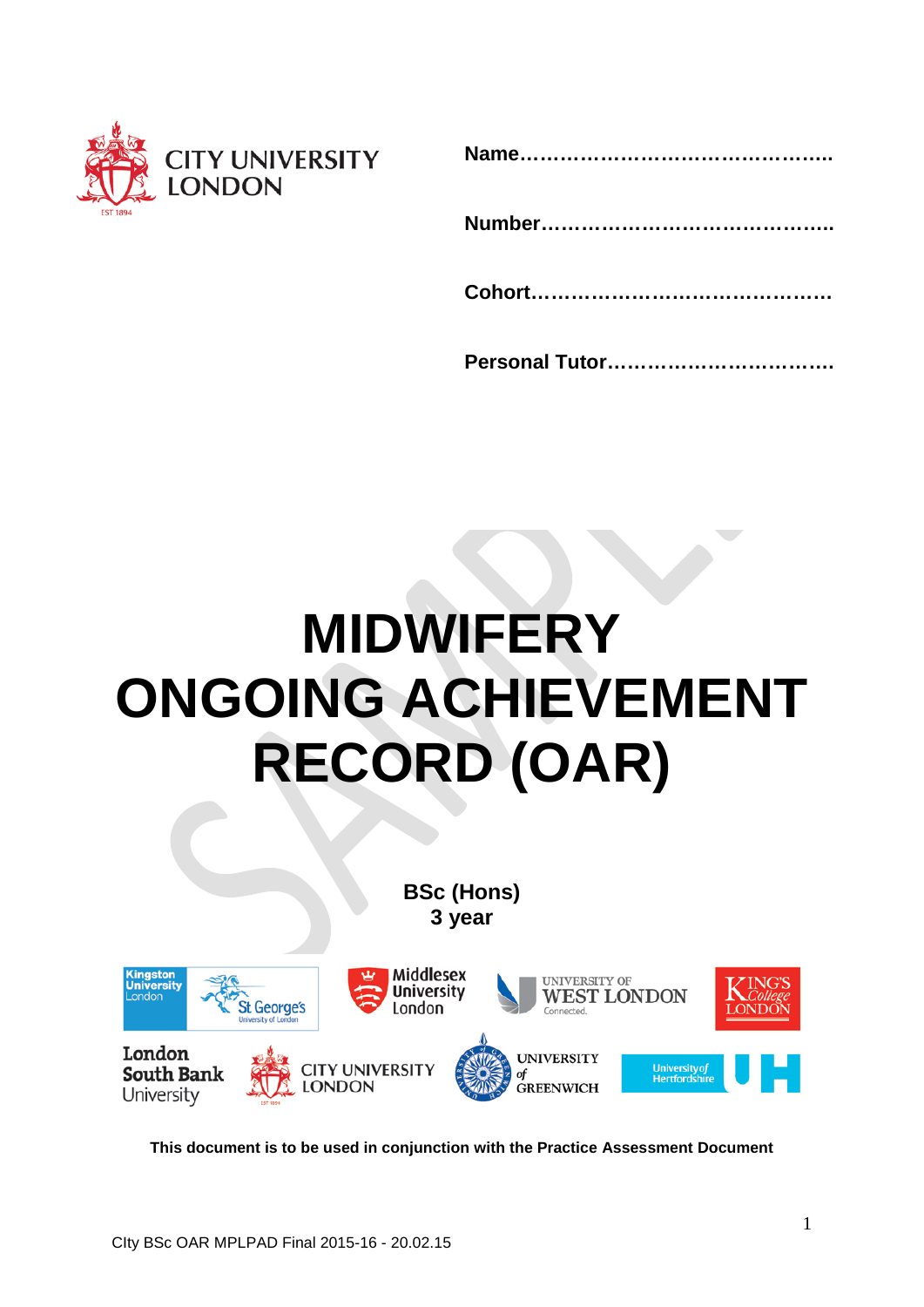| <b>Contents</b>                                         |                                           | Page           |
|---------------------------------------------------------|-------------------------------------------|----------------|
| Guidance for using the Ongoing Achievement Record (OAR) |                                           | 3              |
| Year 1                                                  | Antenatal                                 | $\overline{4}$ |
|                                                         | Labour and birth                          | 5              |
|                                                         | Postnatal and neonatal                    | 6              |
|                                                         | Infant feeding                            | 7              |
|                                                         | Midwifery supervision                     | 8              |
|                                                         | Progression summary - Year 1              | 9              |
| Year <sub>2</sub>                                       | Antenatal                                 | 10             |
|                                                         | Labour and birth                          | 11             |
|                                                         | Postnatal and neonatal                    | 12             |
|                                                         | Infant feeding                            | 13             |
|                                                         | Midwifery supervision                     | 14             |
|                                                         | Progression summary - Year 2              | 15             |
| Year <sub>3</sub>                                       | Antenatal                                 | 16             |
|                                                         | Labour and birth                          | 17             |
|                                                         | Postnatal and neonatal                    | 18             |
|                                                         | Infant feeding                            | 19             |
|                                                         | Midwifery supervision                     | 20             |
|                                                         | Progression summary - Year 3              | 21             |
| <b>Additional records</b>                               | <b>EU</b> requirements                    | 22             |
|                                                         | Episiotomy and suturing                   | 23             |
|                                                         | Active participation in breech births     | 24             |
|                                                         | Supporting women in a variety of settings | 25             |
|                                                         | Mandatory training                        | 26             |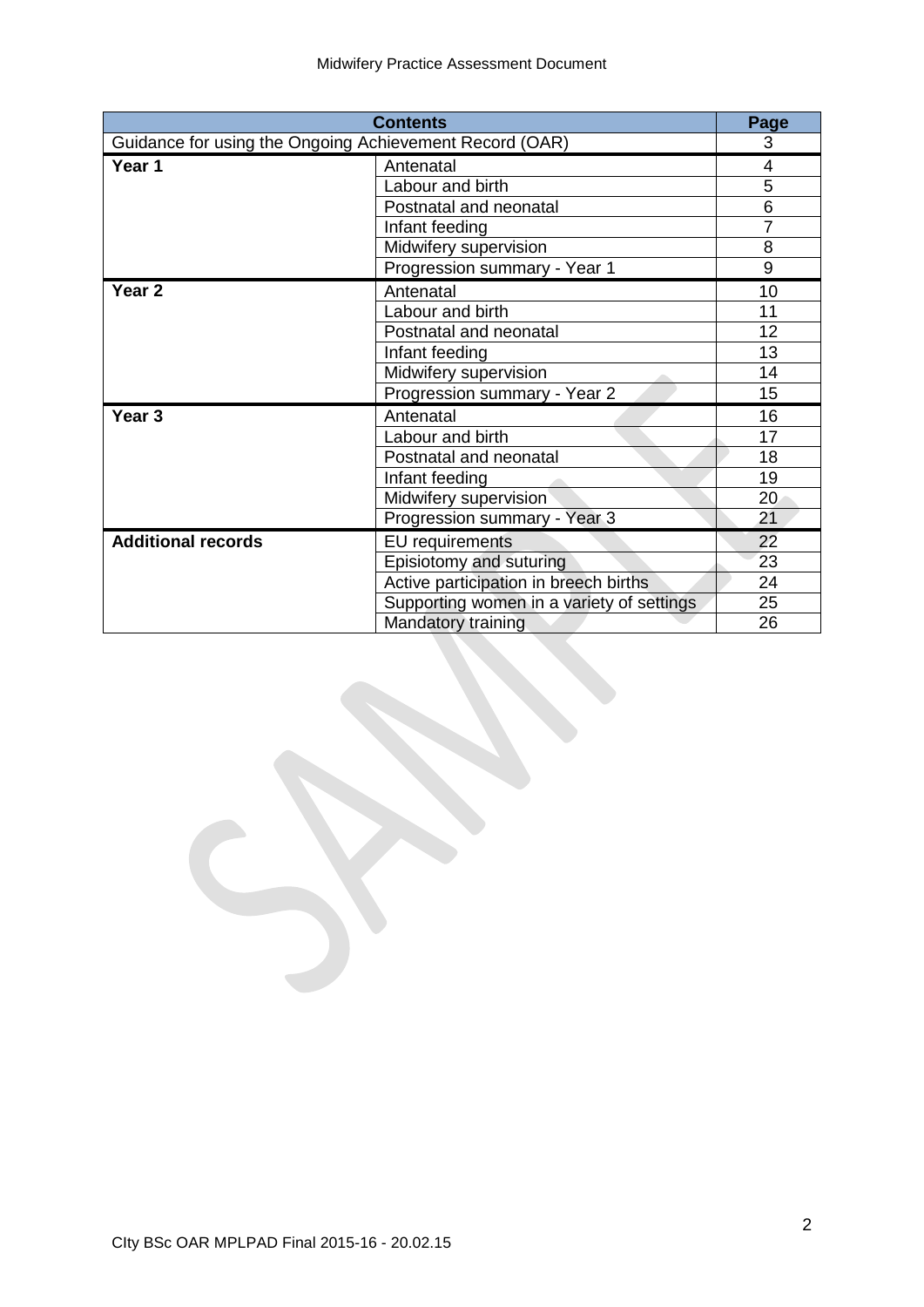### **Guidelines for completing the Ongoing Achievement Record** (**OAR)**

**Satisfactory completion of this document is a requirement of the Nursing and Midwifery Council (Standard 16, NMC Standards for pre-registration education 2009).** 

#### **Students**

The Ongoing Achievement Record (OAR) summarises your achievements in each placement and, with the Practice Assessment Document (PAD), provides a comprehensive record of professional development and performance in practice.

The purpose of this document is to provide evidence from sign-off mentors regarding your progress, highlighting any areas for development throughout the programme. Your sign-off mentors must have access to this document at all times during your placement and it should be made available on request. It is your responsibility to ensure that it is completed following the summative assessment of each cluster.

#### **Sign-off mentor**

This document provides other sign-off mentors and academic staff with information regarding the student's progress, and allows the identification of any areas for development highlighted in previous placements. Following the summative assessment within each cluster, the sign-off mentor should complete a summary of the practice placement in this OAR indicating any areas for development in future placements. The total numbers achieved for the EU requirements should also be inserted.

Sign-off mentors must also verify that student midwives have met the practice criteria for registration at the final progression point.

#### **Academic staff**

A progression summary is completed at the end of each year to verify that a student has met the practice criteria for progression. The final grade for the practice assessment document is calculated by inserting the appropriate numerical value for the descriptor awarded in each cluster, adding the four totals together and dividing by four. This number is then translated into the grade according to the university grade descriptors.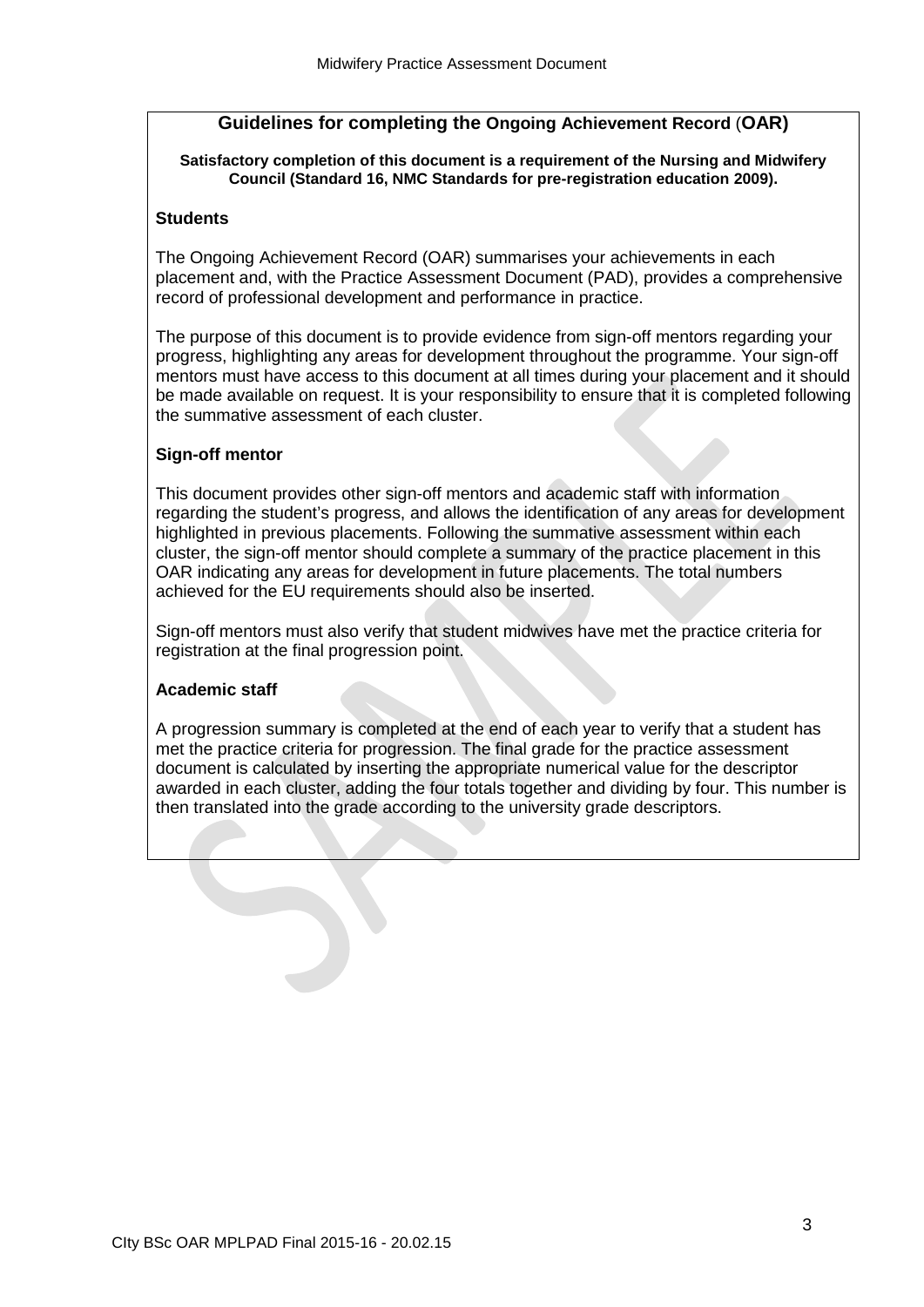#### **Year 1 – Antenatal To be completed by the sign-off mentor**

## **Antenatal competencies completed in the following practice areas:**

| Summary of the student's strengths and areas for further development                        |               |
|---------------------------------------------------------------------------------------------|---------------|
| <b>Descriptor awarded:</b>                                                                  |               |
| Has the student achieved the professional values?                                           | <b>YES/NO</b> |
| Has the student achieved all the antenatal competencies?                                    | <b>YES/NO</b> |
| Has the student achieved their agreed learning needs identified at the<br>formative review? | <b>YES/NO</b> |
| Was an Action Plan required?                                                                | <b>YES/NO</b> |
| Number of antenatal assessments undertaken:                                                 |               |

| Student signature:            | Date: |
|-------------------------------|-------|
| Sign-off mentor name (print): |       |
| Sign-off mentor signature:    | Date: |

 $\mathcal{L}$ 

Academic representative comments/review of the PAD document (e.g. personal tutor/link lecturer) Name (print) and signature: Date: Date: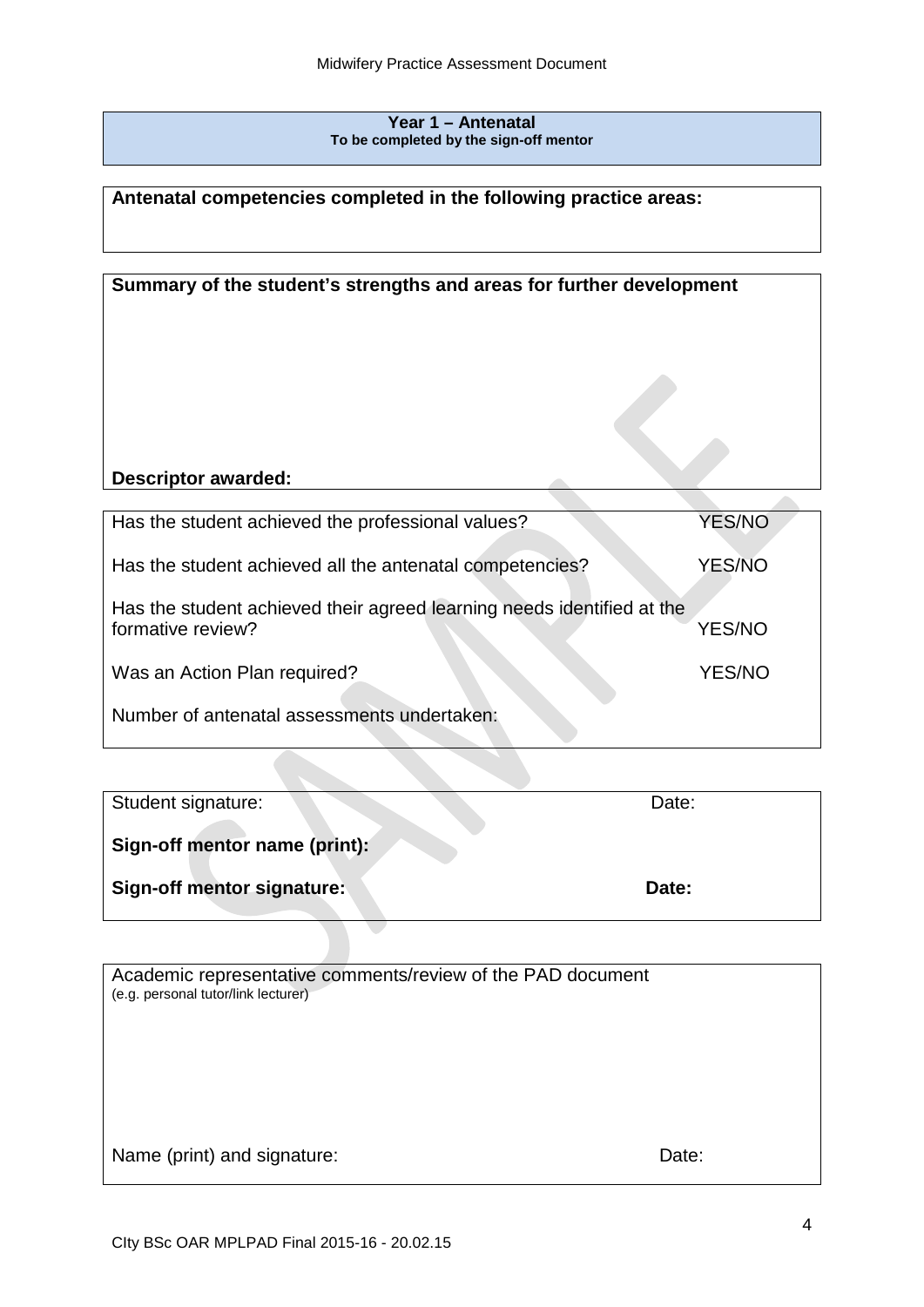**Year 1 – Labour and birth To be completed by the sign-off mentor**

## **Labour and birth competencies completed in the following practice areas:**

| Summary of the student's strengths and areas for further development   |               |  |
|------------------------------------------------------------------------|---------------|--|
| <b>Descriptor awarded:</b>                                             |               |  |
|                                                                        |               |  |
| Has the student achieved the professional values?                      | <b>YES/NO</b> |  |
| Has the student achieved all the labour and birth competencies?        | <b>YES/NO</b> |  |
| Has the student achieved their agreed learning needs identified at the |               |  |
| formative review?                                                      | YES/NO        |  |
| Was an Action Plan required?                                           | <b>YES/NO</b> |  |
| Number of births personally facilitated:                               |               |  |

| Student signature:            | Date: |
|-------------------------------|-------|
| Sign-off mentor name (print): |       |
| Sign-off mentor signature:    | Date: |

Academic representative comments/review of the PAD document (e.g. personal tutor/link lecturer)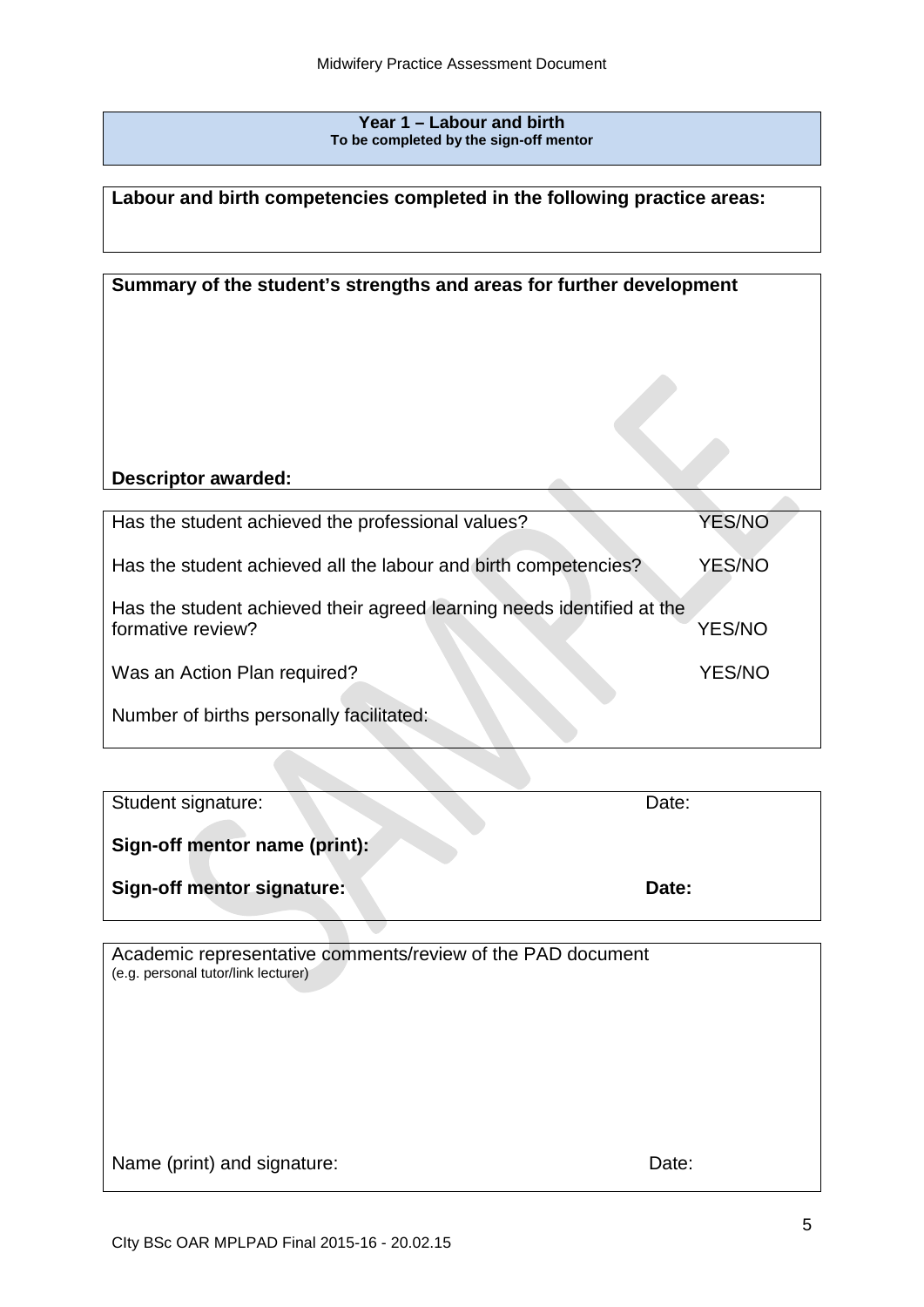**Year 1 – Postnatal and neonatal To be completed by the sign-off mentor**

| Postnatal and neonatal competencies completed in the following practice |  |
|-------------------------------------------------------------------------|--|
| areas:                                                                  |  |

**Summary of the student's strengths and areas for further development**

## **Descriptor awarded:**

| Has the student achieved the professional values?                            | <b>YES/NO</b> |
|------------------------------------------------------------------------------|---------------|
| Has the student achieved all the postnatal and neonatal competencies? YES/NO |               |
|                                                                              |               |
| Has the student achieved their agreed learning needs identified at the       |               |
| formative review?                                                            | <b>YES/NO</b> |
|                                                                              |               |
| Was an Action Plan required?                                                 | <b>YES/NO</b> |
|                                                                              |               |
|                                                                              |               |
| Number of postnatal assessments undertaken:                                  |               |
|                                                                              |               |
| Number of neonatal assessments undertaken:                                   |               |
|                                                                              |               |
|                                                                              |               |
|                                                                              |               |
|                                                                              |               |

| Student signature:                | Date: |
|-----------------------------------|-------|
| Sign-off mentor name (print):     |       |
| <b>Sign-off mentor signature:</b> | Date: |

Academic representative comments/review of the PAD document (e.g. personal tutor/link lecturer)

| Name (print) and signature: | Date: |
|-----------------------------|-------|
|-----------------------------|-------|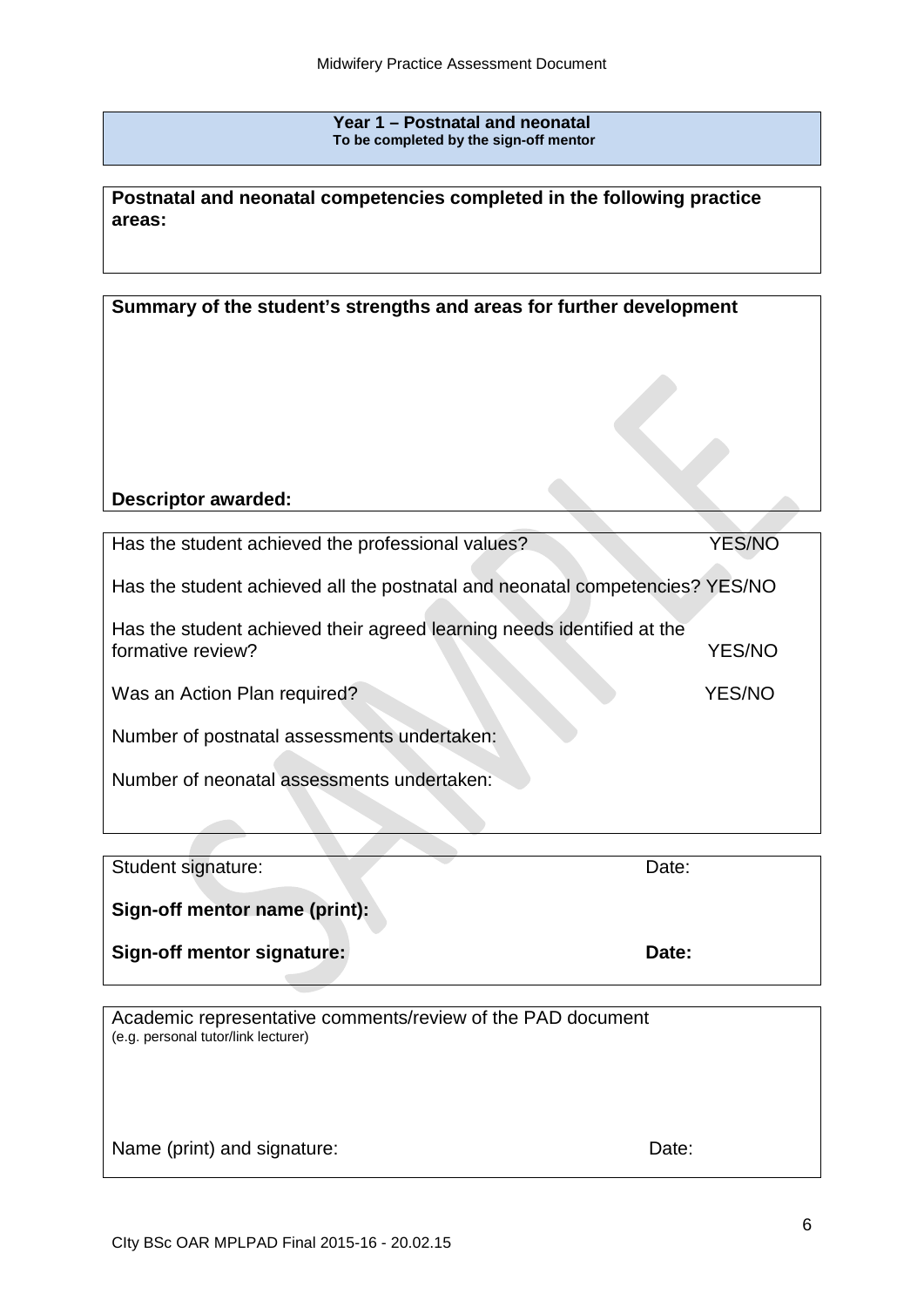**Year 1 – Infant feeding To be completed by the sign-off mentor**

**Infant feeding competencies completed in the following practice areas:** 

| Summary of the student's strengths and areas for further development   |               |
|------------------------------------------------------------------------|---------------|
| Descriptor awarded:                                                    |               |
|                                                                        |               |
| Has the student achieved the professional values?                      | YES/NO        |
| Has the student achieved all the infant feeding competencies?          | <b>YES/NO</b> |
| Has the student achieved their agreed learning needs identified at the |               |
| formative review?                                                      | <b>YES/NO</b> |
| Was an Action Plan required?                                           | <b>YES/NO</b> |

| Student signature:            | Date: |
|-------------------------------|-------|
| Sign-off mentor name (print): |       |
| Sign-off mentor signature:    | Date: |

| Academic representative comments/review of the PAD document<br>(e.g. personal tutor/link lecturer) |       |
|----------------------------------------------------------------------------------------------------|-------|
| Name (print) and signature:                                                                        | Date: |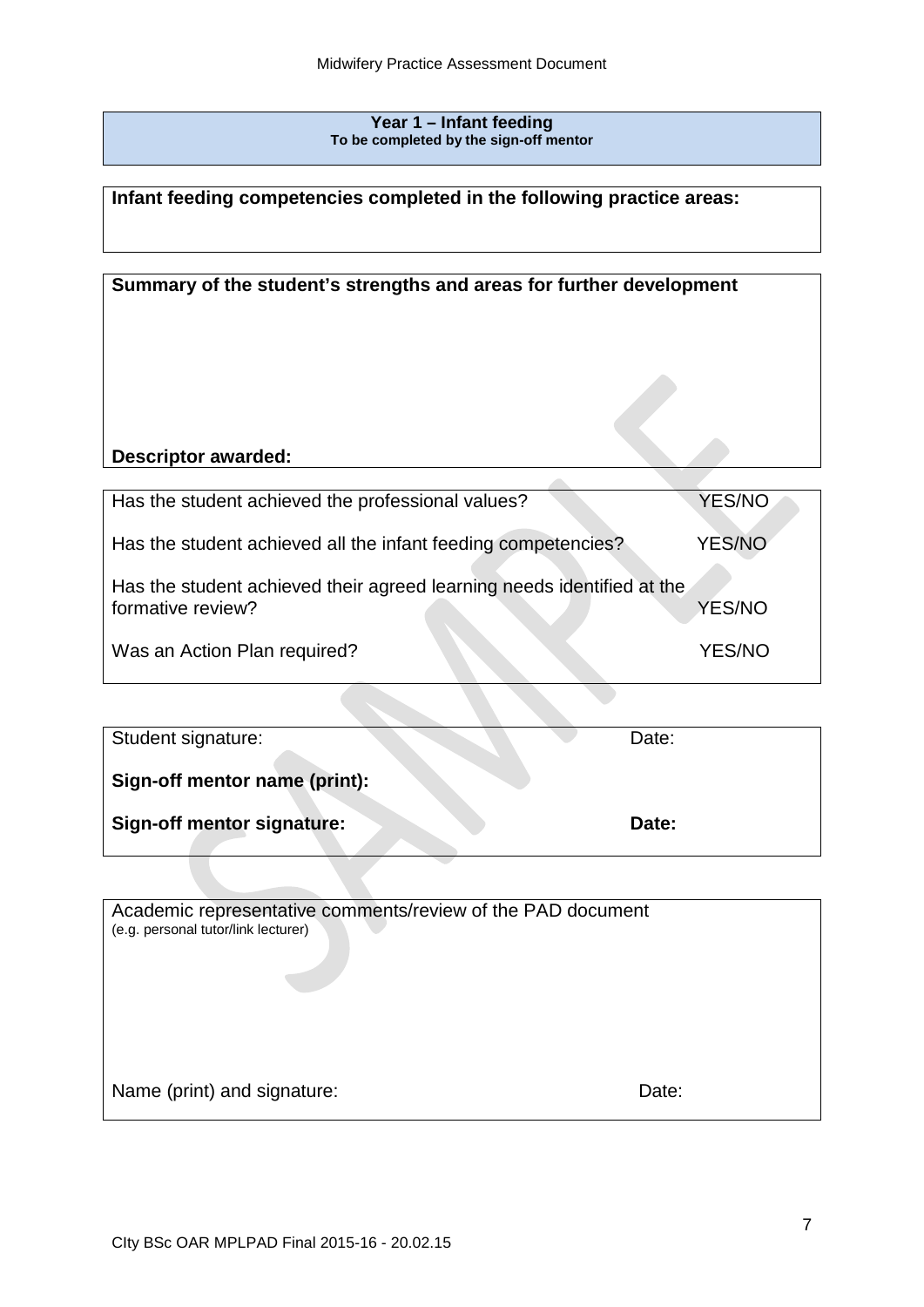#### **Midwifery Supervision To be completed by the student and their named Supervisor of Midwives**

Name of Supervisor of Midwives:

Contact details:

Summary of initial discussion with Supervisor of Midwives regarding the role and purpose of midwifery supervision:

| Date |
|------|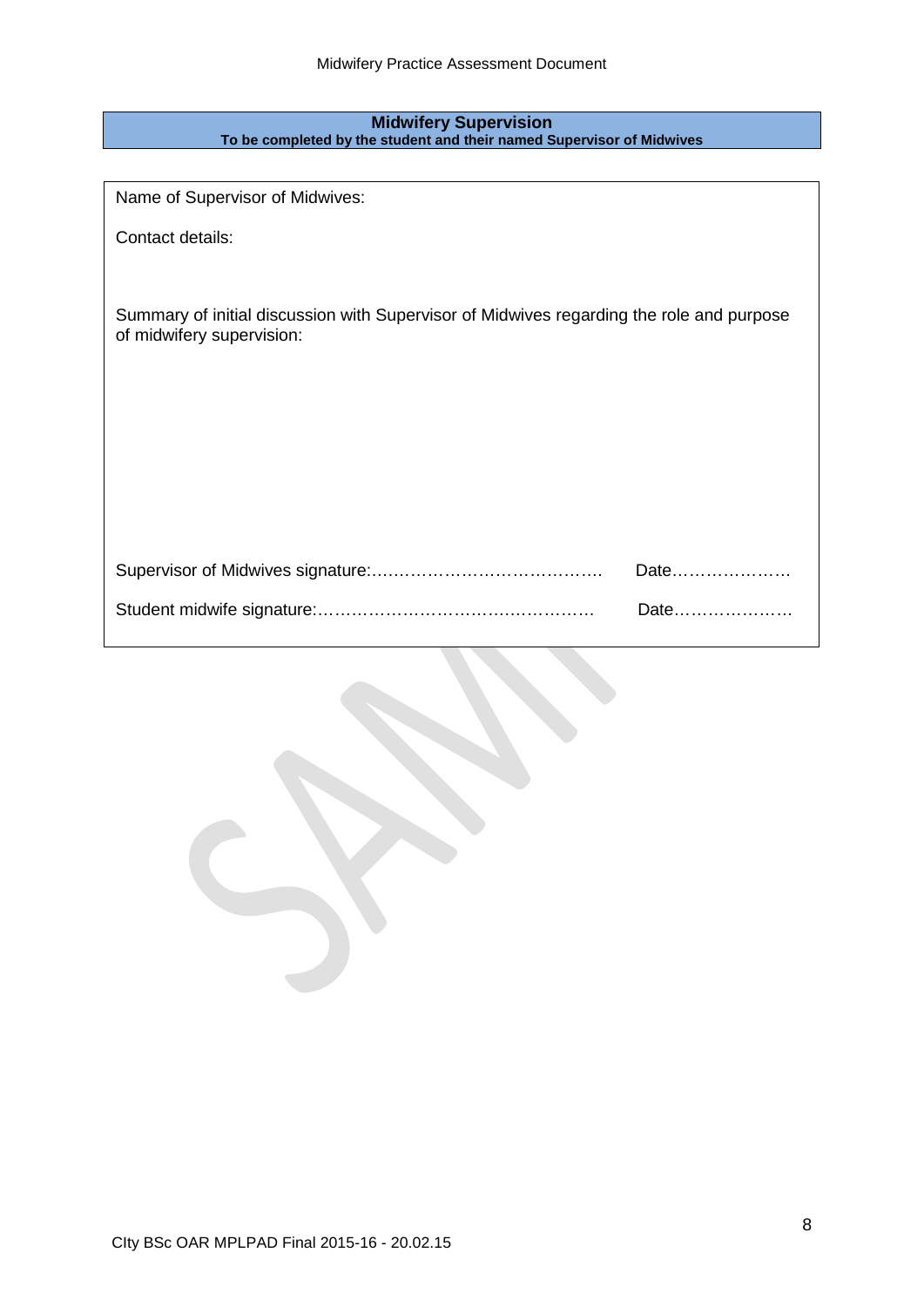## **Progression summary year 1**

## **Student ID:**

To be completed by the academic representative on completion (e.g. personal tutor/link lecturer)

| <b>Cluster</b>                                                 | <b>Descriptor</b><br>awarded | <b>Equivalent</b><br>mark | <b>Total of EU</b><br>requirements<br>recorded    | <b>Action plan</b><br>required at<br>formative<br>review? |
|----------------------------------------------------------------|------------------------------|---------------------------|---------------------------------------------------|-----------------------------------------------------------|
| Antenatal                                                      |                              |                           |                                                   | Yes / No                                                  |
| Labour and<br>birth                                            |                              |                           | <b>Births</b><br>Care in<br>facilitated<br>labour | Yes / No                                                  |
| Postnatal and<br>neonatal                                      |                              |                           | Postnatal<br>Neonatal                             | Yes / No                                                  |
| Infant feeding                                                 |                              |                           |                                                   | Yes / No                                                  |
| <b>Medicines</b><br>management                                 | Pass / Fail                  |                           |                                                   |                                                           |
| <b>Overall mark</b><br>(all 4 marks added and<br>divided by 4) |                              |                           |                                                   |                                                           |
| <b>Equivalent</b><br>grade                                     |                              |                           |                                                   |                                                           |

Have all descriptors been awarded by a sign-off mentor with 'live' status: YES / NO

Number of practice hours recorded

Number of hours outstanding from sickness/absence

## **Student progression to year 2: YES / NO**

Comments:

Signature...............................................

Name................................................... Date.............................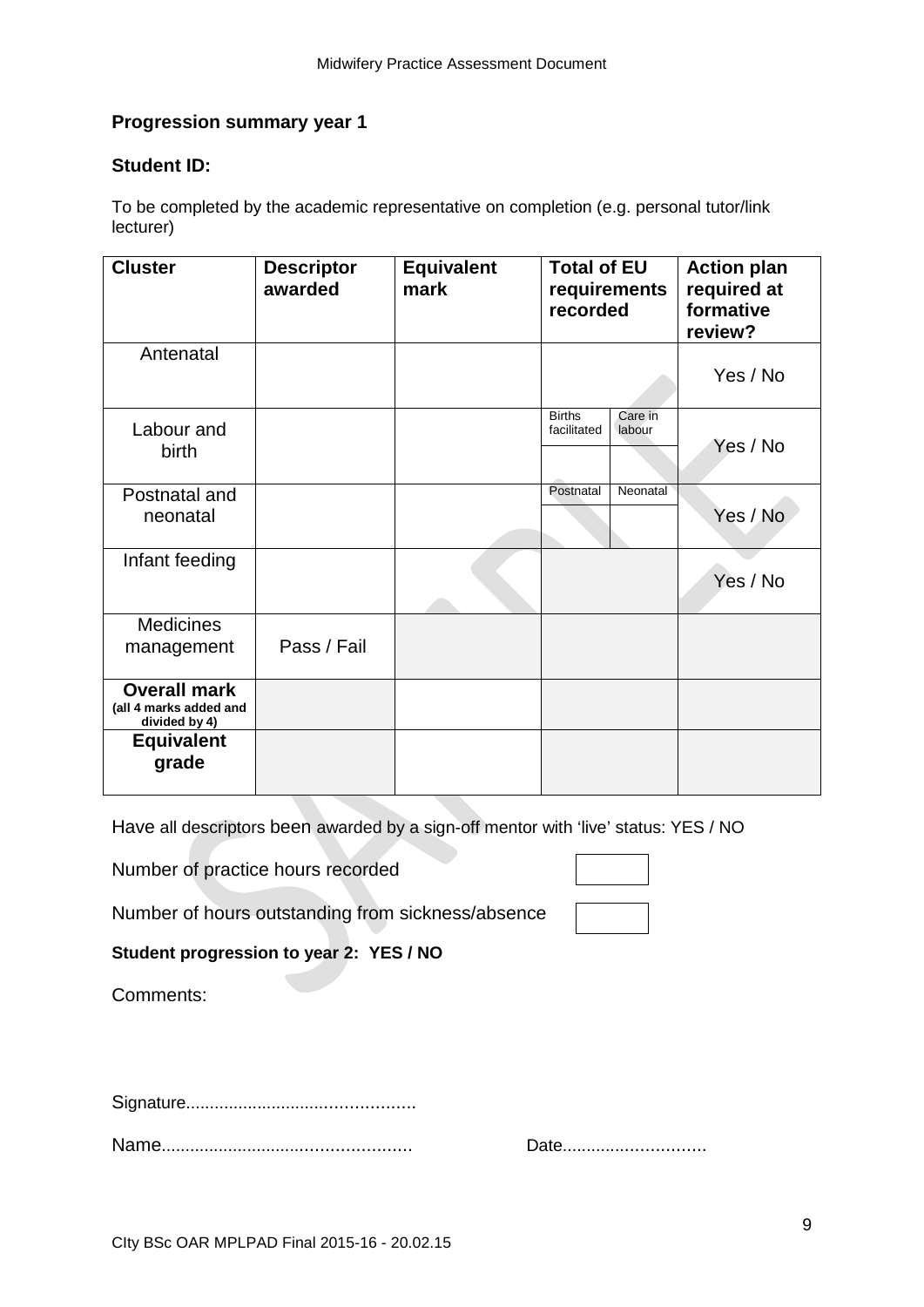#### **Year 2 – Antenatal To be completed by the sign-off mentor**

**Antenatal competencies completed in the following practice areas:** 

| Summary of the student's strengths and areas for further development   |               |
|------------------------------------------------------------------------|---------------|
| <b>Descriptor awarded:</b>                                             |               |
|                                                                        |               |
| Has the student achieved the professional values?                      | YES/NO        |
| Has the student achieved all the antenatal competencies?               | <b>YES/NO</b> |
| Has the student achieved their agreed learning needs identified at the |               |
| formative review?                                                      | <b>YES/NO</b> |
| Was an Action Plan required?                                           | <b>YES/NO</b> |
| Number of antenatal assessments undertaken:                            |               |
|                                                                        |               |
| Student signature:                                                     | Date:         |

**Sign-off mentor name (print):**

**Sign-off mentor signature:** Date:

Academic representative comments/review of the PAD document (e.g. personal tutor/link lecturer) Name (print) and signature: Date: Date: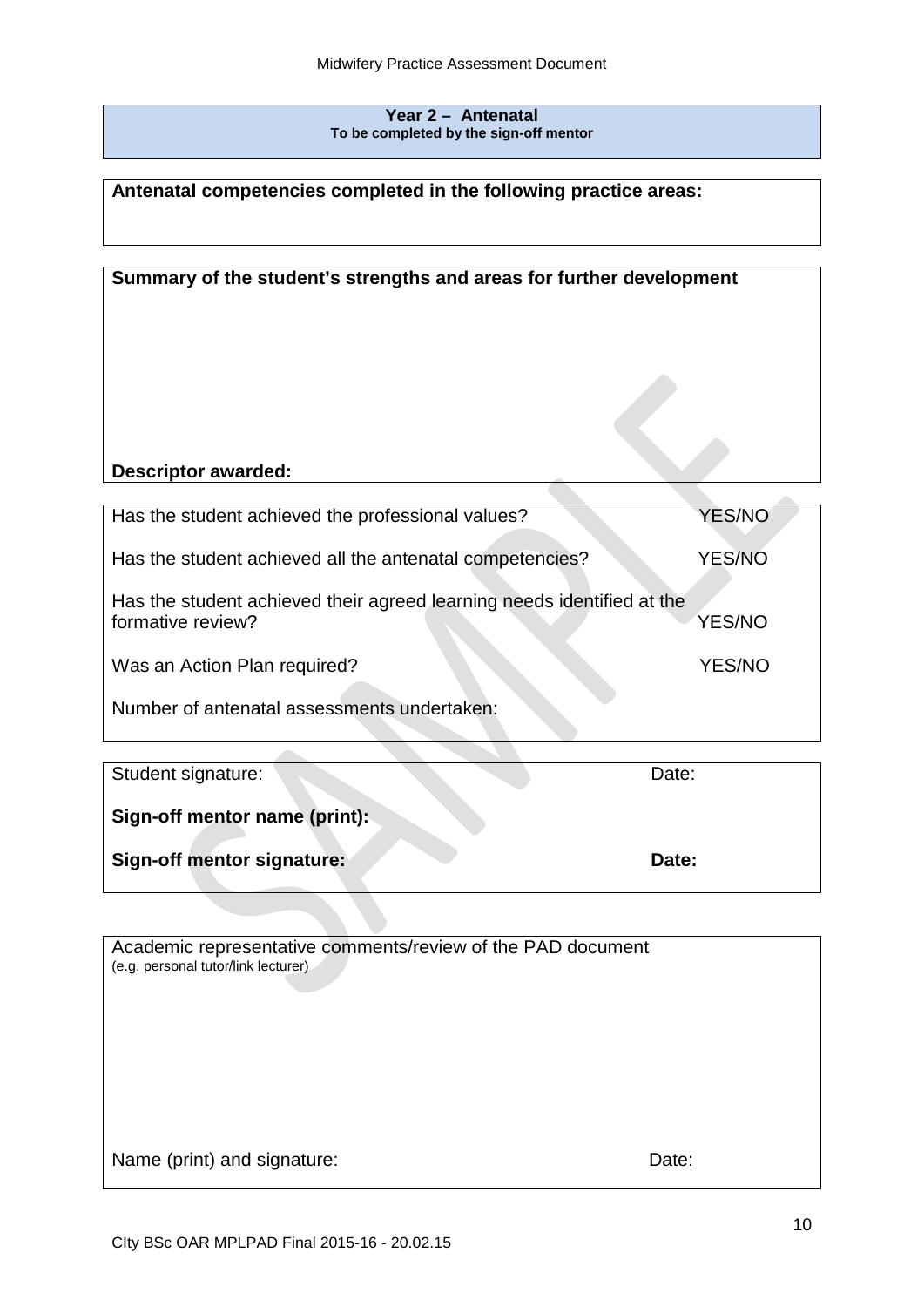**Year 2 – Labour and birth To be completed by the sign-off mentor**

## **Labour and birth competencies completed in the following practice areas:**

| Summary of the student's strengths and areas for further development                        |               |
|---------------------------------------------------------------------------------------------|---------------|
|                                                                                             |               |
| <b>Descriptor awarded:</b>                                                                  |               |
| Has the student achieved the professional values?                                           | <b>YES/NO</b> |
| Has the student achieved all the labour and birth competencies?                             | YES/NO        |
| Has the student achieved their agreed learning needs identified at the<br>formative review? | <b>YES/NO</b> |
| Was an Action Plan required?                                                                | <b>YES/NO</b> |
| Number of births personally facilitated:                                                    |               |
| Student signature:                                                                          | Date:         |

**Sign-off mentor name (print):**

**Sign-off mentor signature:** Date: Date:

| Academic representative comments/review of the PAD document<br>(e.g. personal tutor/link lecturer) |
|----------------------------------------------------------------------------------------------------|
| Name (print) and signature:<br>Date:                                                               |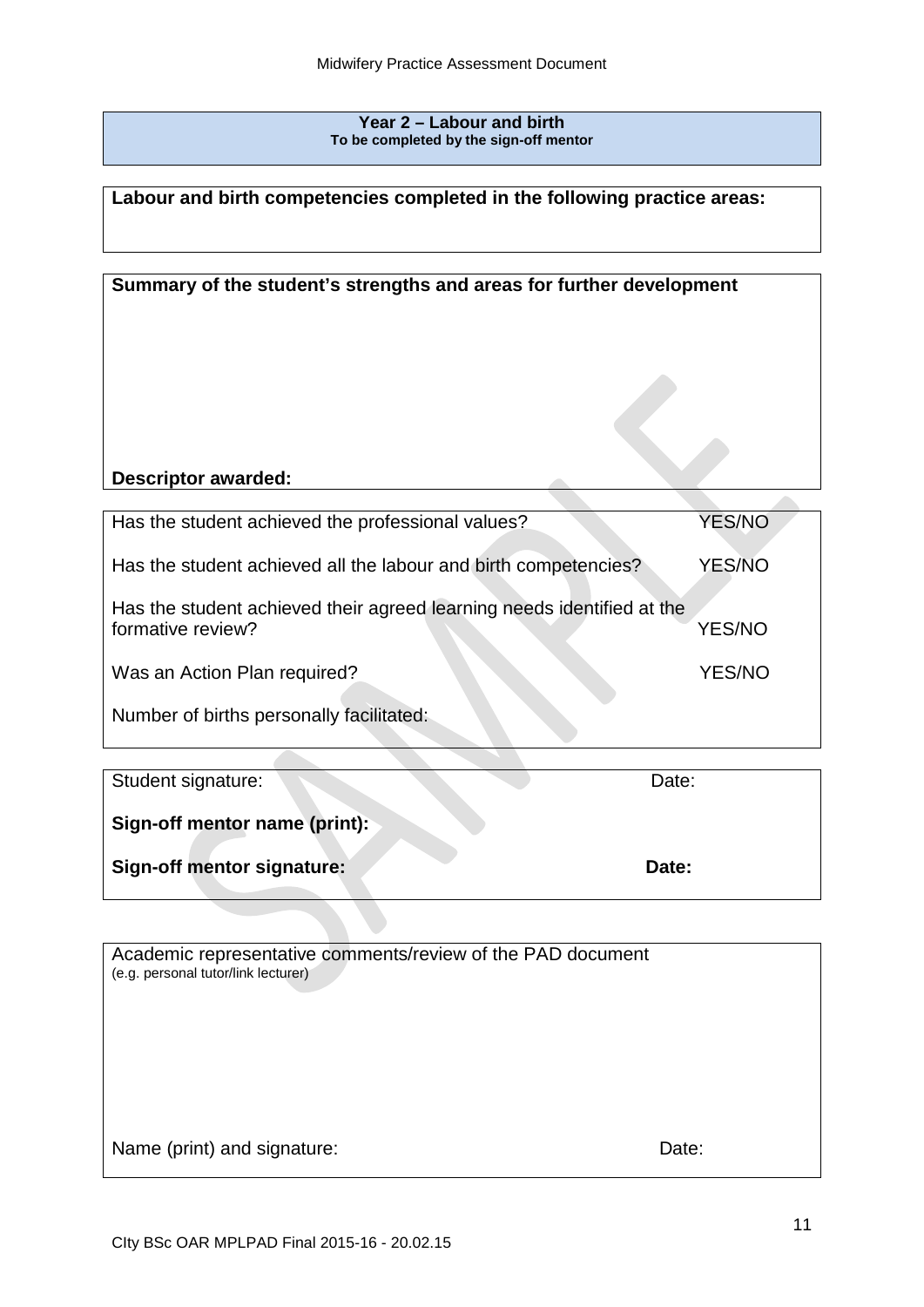**Year 2 – Postnatal and neonatal To be completed by the sign-off mentor** 

| Postnatal and neonatal competencies completed in the following practice |  |
|-------------------------------------------------------------------------|--|
| areas:                                                                  |  |

## **Descriptor awarded:**

| Has the student achieved the professional values?                                           | <b>YES/NO</b> |
|---------------------------------------------------------------------------------------------|---------------|
| Has the student achieved all the postnatal and neonatal competencies? YES/NO                |               |
| Has the student achieved their agreed learning needs identified at the<br>formative review? | <b>YES/NO</b> |
| Was an Action Plan required?                                                                | <b>YES/NO</b> |
| Number of postnatal assessments undertaken:                                                 |               |
| Number of neonatal assessments undertaken:                                                  |               |

| Date: |
|-------|
|       |
| Date: |
|       |

Academic representative comments/review of the PAD document (e.g. personal tutor/link lecturer)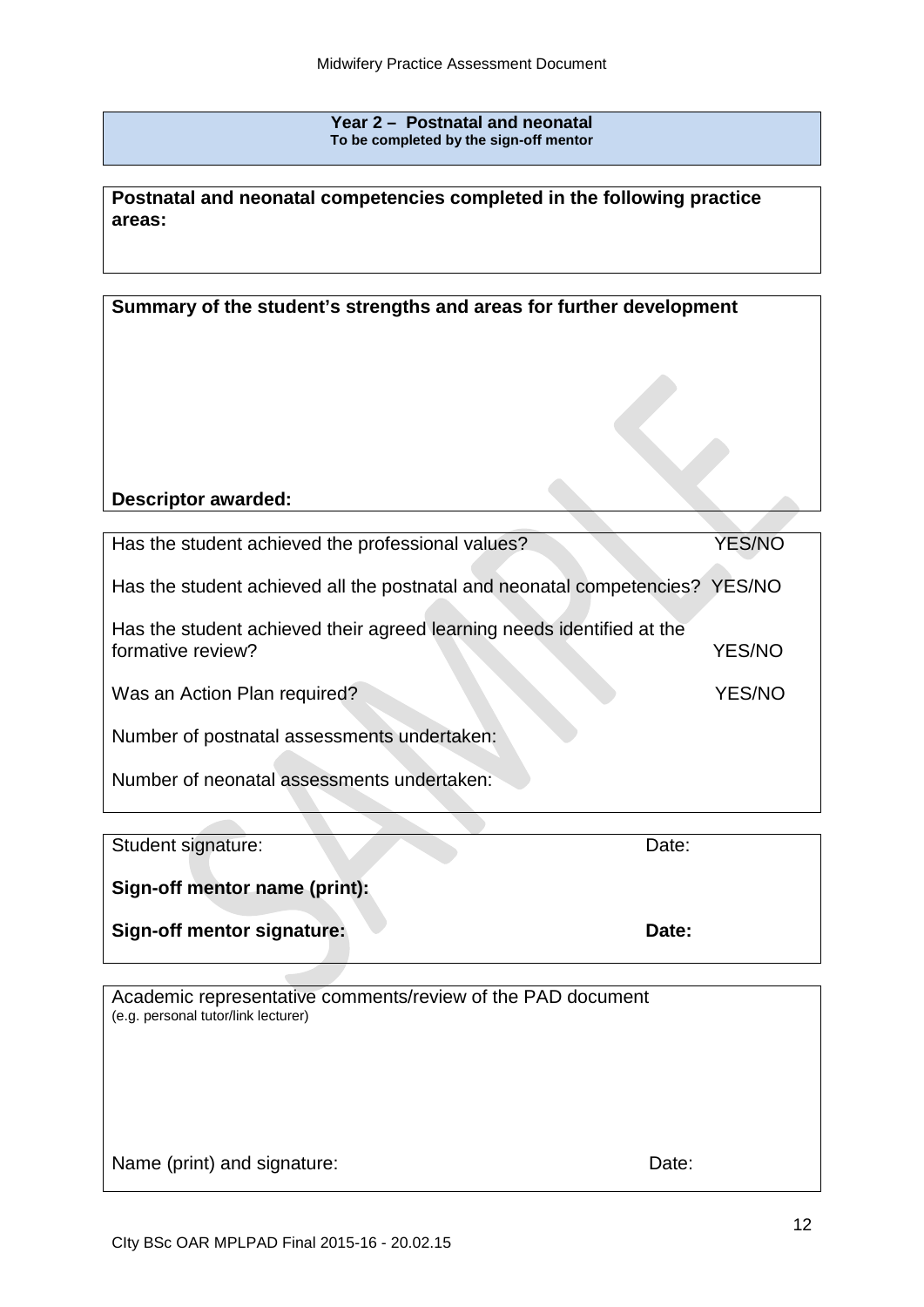**Year 2 – Infant feeding To be completed by the sign-off mentor**

**Infant feeding competencies completed in the following practice areas:** 

| Summary of the student's strengths and areas for further development                        |               |
|---------------------------------------------------------------------------------------------|---------------|
|                                                                                             |               |
| <b>Descriptor awarded:</b>                                                                  |               |
| Has the student achieved the professional values?                                           | <b>YES/NO</b> |
| Has the student achieved all the infant feeding competencies?                               | <b>YES/NO</b> |
| Has the student achieved their agreed learning needs identified at the<br>formative review? | <b>YES/NO</b> |
| Was an Action Plan required?                                                                | <b>YES/NO</b> |
|                                                                                             |               |
| Student signature:<br>Date:                                                                 |               |
| Sign-off mentor name (print):                                                               |               |
| Sign-off mentor signature:<br>Date:                                                         |               |

| Academic representative comments/review of the PAD document<br>(e.g. personal tutor/link lecturer) |  |
|----------------------------------------------------------------------------------------------------|--|
| Name (print) and signature:<br>Date:                                                               |  |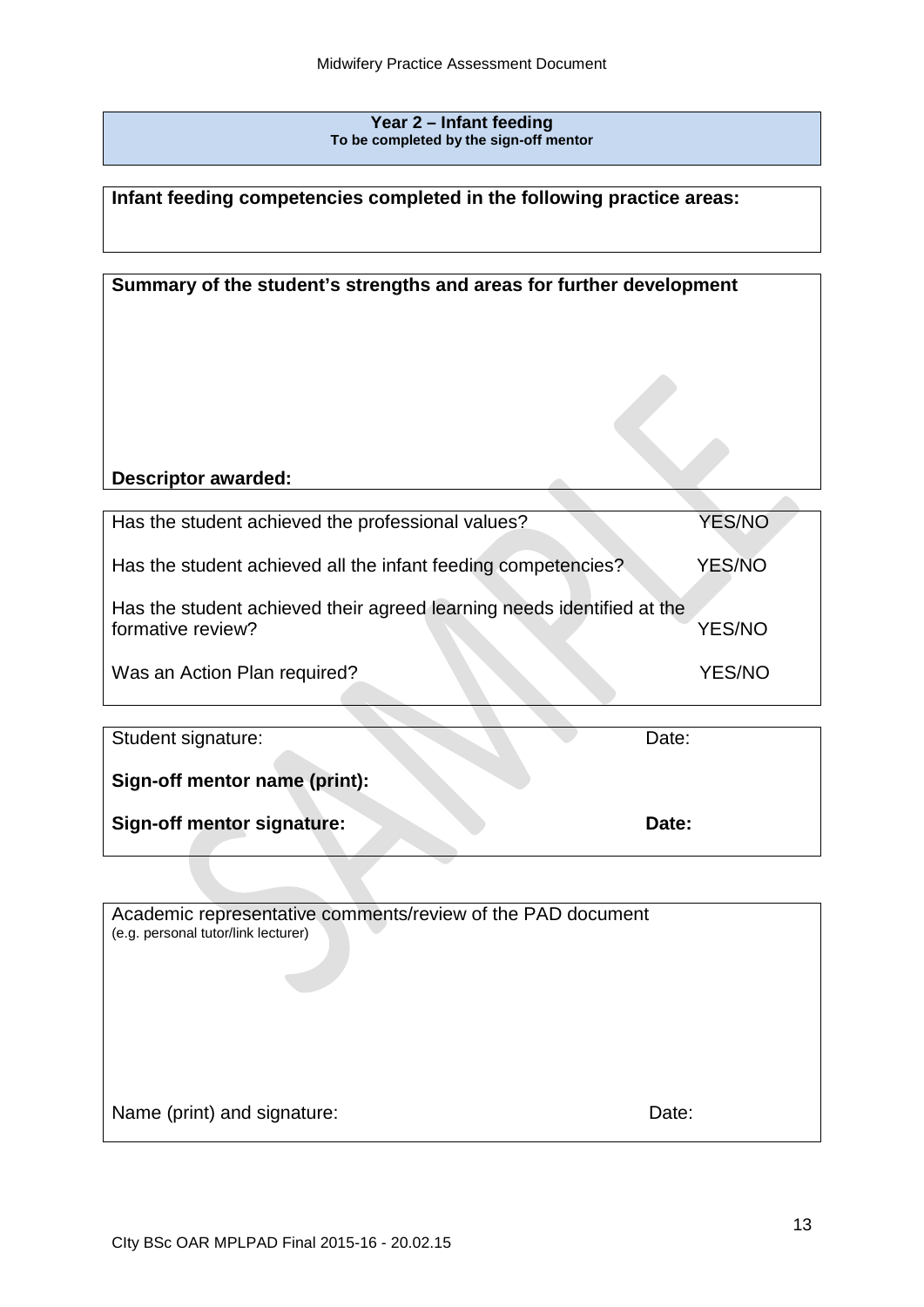#### **Midwifery Supervision To be completed by the student and their named Supervisor of Midwives**

Name of Supervisor of Midwives:

Contact details:

Summary of discussion with Supervisor of Midwives regarding the role of midwifery supervision and the maintenance of professional registration:

| Date |
|------|
| Date |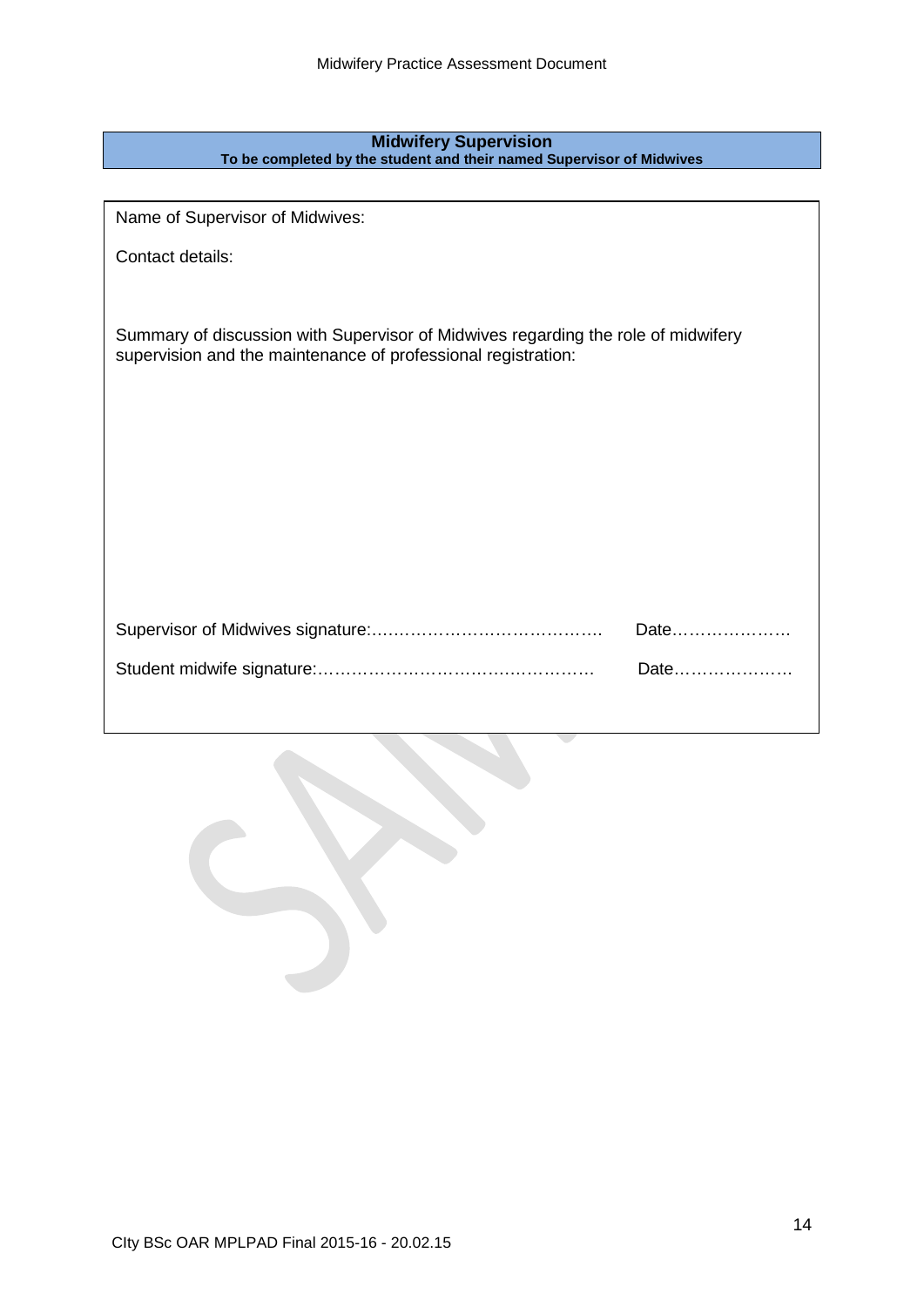## **Progression summary year 2**

## **Student ID:**

To be completed by academic representative on completion (e.g. personal tutor/link lecturer)

| <b>Cluster</b>                                                 | <b>Descriptor</b><br>awarded | <b>Equivalent</b><br>mark | <b>Total of EU</b><br>requirements<br>recorded |                 | <b>Action plan</b><br>required at<br>formative<br>review? |
|----------------------------------------------------------------|------------------------------|---------------------------|------------------------------------------------|-----------------|-----------------------------------------------------------|
| Antenatal                                                      |                              |                           |                                                |                 | Yes / No                                                  |
| Labour and birth                                               |                              |                           | <b>Births</b><br>facilitated                   | Complex<br>care | Yes / No                                                  |
| Postnatal and<br>neonatal                                      |                              |                           | Postnatal                                      | Neonatal        | Yes / No                                                  |
| Infant feeding                                                 |                              |                           |                                                |                 | Yes / No                                                  |
| <b>Medicines</b><br>management                                 | Pass / Fail                  |                           |                                                |                 |                                                           |
| <b>Overall mark</b><br>(all 4 marks added and<br>divided by 4) |                              |                           |                                                |                 |                                                           |
| <b>Equivalent</b><br>grade                                     |                              |                           |                                                |                 |                                                           |

Have all descriptors been awarded by a sign-off mentor with 'live' status: YES/NO

Number of hours outstanding from sickness/absence

## **Student progression to year 3: YES / NO**

Comments:

Name............................................................................... Date.............................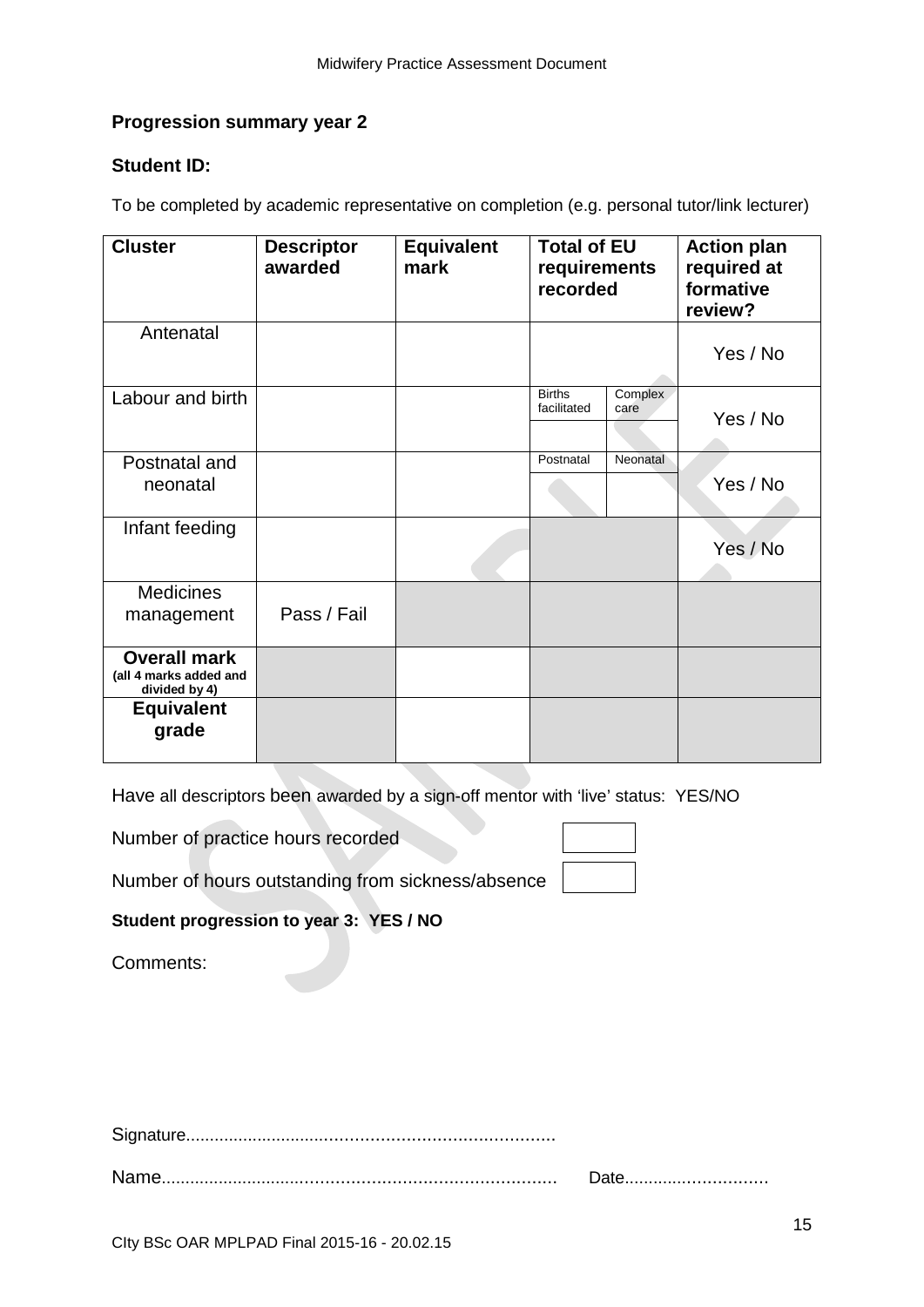#### **Year 3 – Antenatal To be completed by the sign-off mentor**

## **Antenatal competencies completed in the following practice areas:**

## **Summary of the student's strengths and areas for further development**

### **Descriptor awarded:**

| Has the student achieved the professional values?                                           | <b>YES/NO</b> |
|---------------------------------------------------------------------------------------------|---------------|
| Has the student achieved all the antenatal competencies?                                    | <b>YES/NO</b> |
| Has the student achieved their agreed learning needs identified at the<br>formative review? | <b>YES/NO</b> |
| Was an Action Plan required?                                                                | YES/NO        |
| Number of antenatal assessments undertaken:                                                 |               |

| Student signature:                                                                                                   | Date:         |
|----------------------------------------------------------------------------------------------------------------------|---------------|
| The student has reached the required standard for entry to the<br>NMC register in relation to antenatal competencies | <b>YES/NO</b> |
| Sign-off mentor name (print):                                                                                        |               |
| Sign-off mentor signature:                                                                                           | Date:         |

Academic representative comments/review of the PAD document (e.g. personal tutor/link lecturer)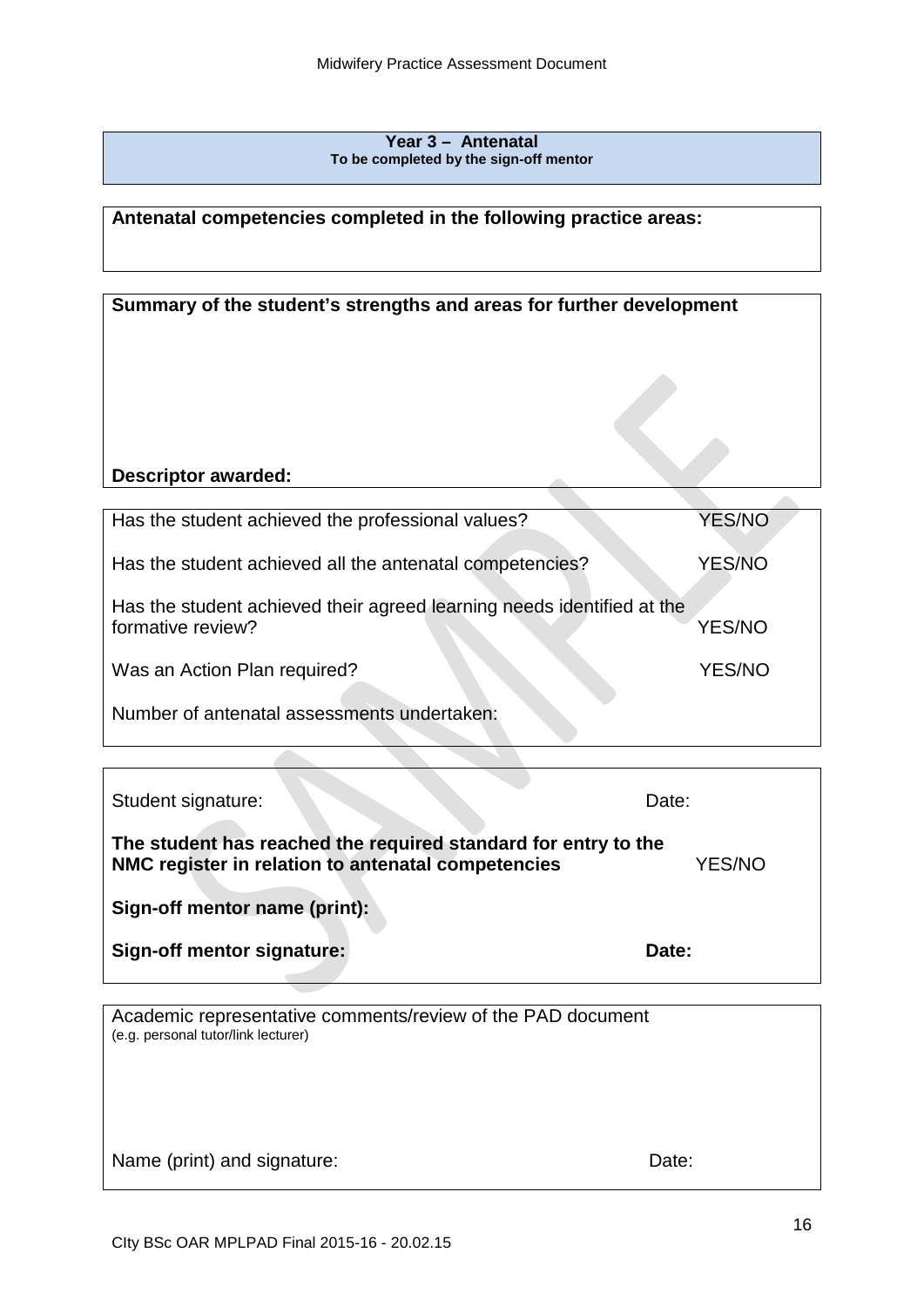**Year 3 – Labour and birth To be completed by the sign-off mentor**

## **Labour and birth competencies completed in the following practice areas:**

| Summary of the student's strengths and areas for further development                        |               |
|---------------------------------------------------------------------------------------------|---------------|
| Descriptor awarded:                                                                         |               |
|                                                                                             |               |
| Has the student achieved the professional values?                                           | YES/NO        |
| Has the student achieved all the labour and birth competencies?                             | <b>YES/NO</b> |
| Has the student achieved their agreed learning needs identified at the<br>formative review? | <b>YES/NO</b> |
| Was an Action Plan required?                                                                | <b>YES/NO</b> |
| Number of births personally facilitated:                                                    |               |

| Student signature:                                                                                                          | Date:  |
|-----------------------------------------------------------------------------------------------------------------------------|--------|
| The student has reached the required standard for entry to the<br>NMC register in relation to labour and birth competencies | YES/NO |
| Sign-off mentor name (print):                                                                                               |        |
| Sign-off mentor signature:                                                                                                  | Date:  |
|                                                                                                                             |        |

Academic representative comments/review of the PAD document (e.g. personal tutor/link lecturer)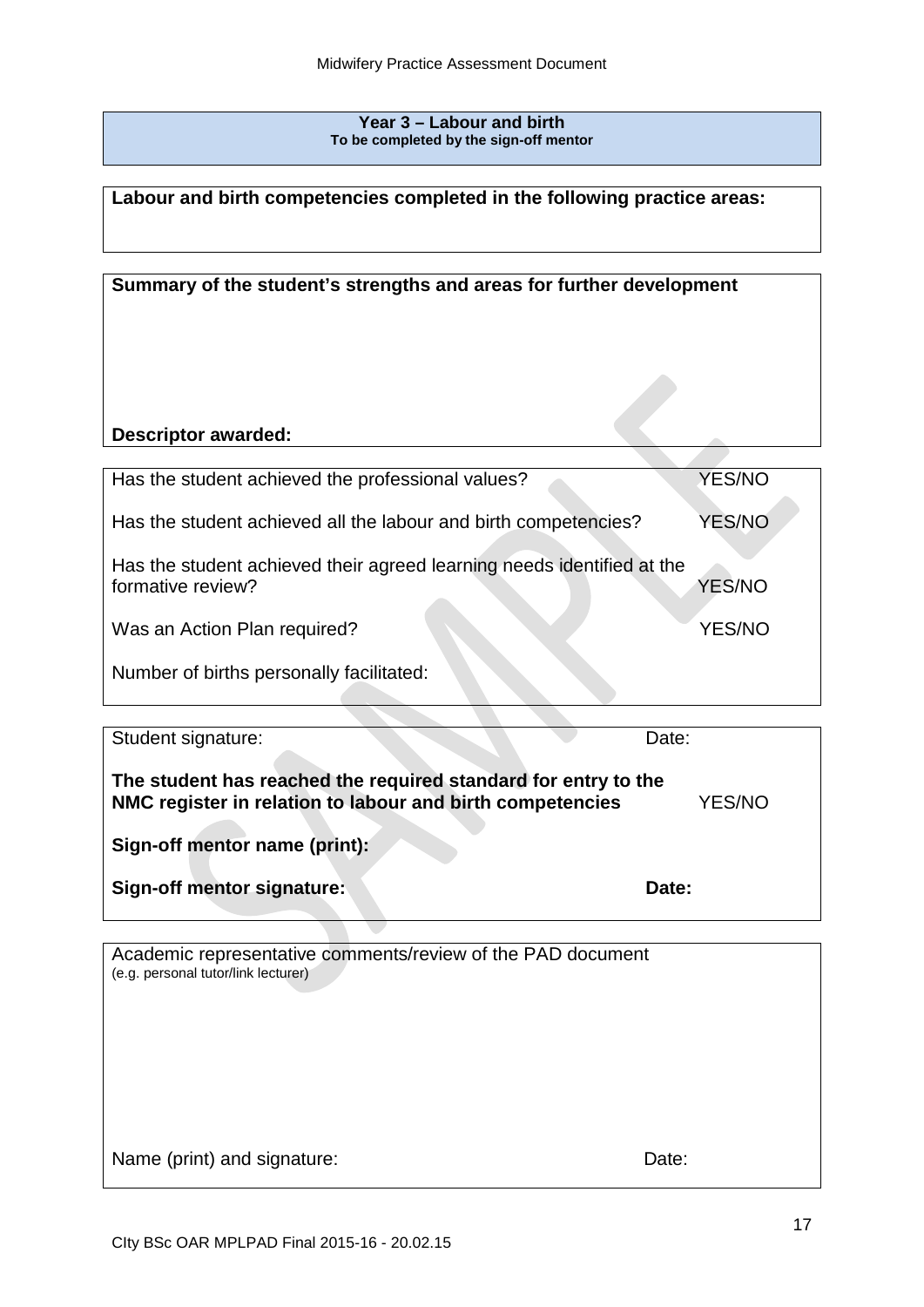**Year 3 – Postnatal and neonatal To be completed by the sign-off mentor**

| Postnatal and neonatal competencies completed in the following practice |  |
|-------------------------------------------------------------------------|--|
| areas:                                                                  |  |

**Summary of the student's strengths and areas for further development**

## **Descriptor awarded:**

| Has the student achieved the professional values?                                           | <b>YES/NO</b> |
|---------------------------------------------------------------------------------------------|---------------|
| Has the student achieved all the postnatal and neonatal competencies?                       | <b>YES/NO</b> |
| Has the student achieved their agreed learning needs identified at the<br>formative review? | YES/NO        |
| Was an Action Plan required?                                                                | <b>YES/NO</b> |
| Number of postnatal assessments undertaken:                                                 |               |
| Number of neonatal assessments undertaken:                                                  |               |

| Student signature:                                                                                                                | Date: |        |
|-----------------------------------------------------------------------------------------------------------------------------------|-------|--------|
| The student has reached the required standard for entry to the<br>NMC register in relation to postnatal and neonatal competencies |       | YES/NO |
| Sign-off mentor name (print):                                                                                                     |       |        |
| Sign-off mentor signature:                                                                                                        | Date: |        |

Academic representative comments/review of the PAD document (e.g. personal tutor/link lecturer)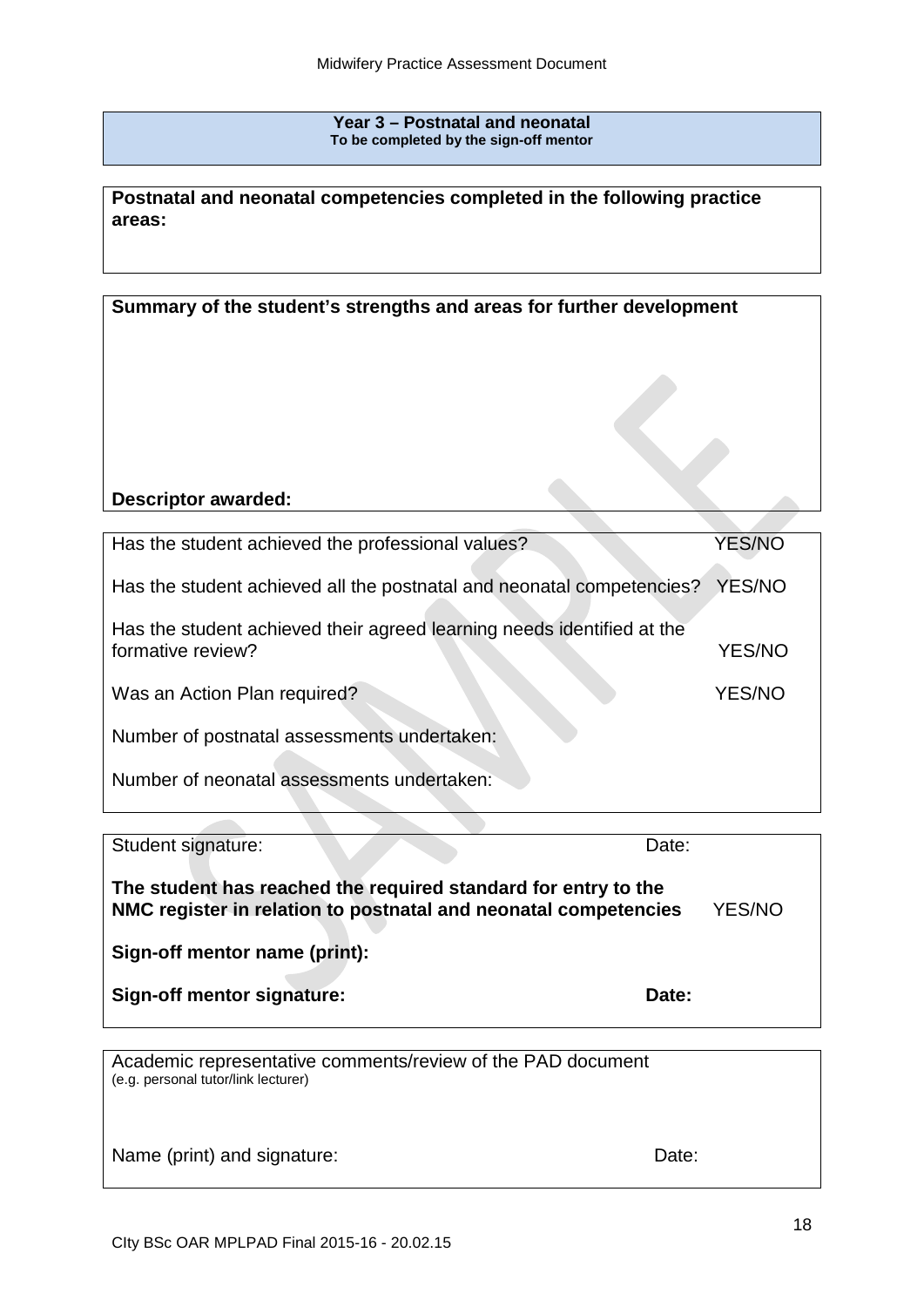**Year 3 – Infant feeding To be completed by the sign-off mentor**

**Infant feeding competencies completed in the following practice areas:** 

| Summary of the student's strengths and areas for further development                        |               |
|---------------------------------------------------------------------------------------------|---------------|
|                                                                                             |               |
| <b>Descriptor awarded:</b>                                                                  |               |
| Has the student achieved the professional values?                                           | <b>YES/NO</b> |
| Has the student achieved all the infant feeding competencies?                               | <b>YES/NO</b> |
| Has the student achieved their agreed learning needs identified at the<br>formative review? | YES/NO        |
| Was an Action Plan required?                                                                | <b>YES/NO</b> |

| Student signature:                                                                                                        | Date:  |
|---------------------------------------------------------------------------------------------------------------------------|--------|
| The student has reached the required standard for entry to the<br>NMC register in relation to infant feeding competencies | YES/NO |
| Sign-off mentor name (print):                                                                                             |        |
| Sign-off mentor signature:                                                                                                | Date:  |

Academic representative comments/review of the PAD document (e.g. personal tutor/link lecturer) Name (print) and signature: Date: Date: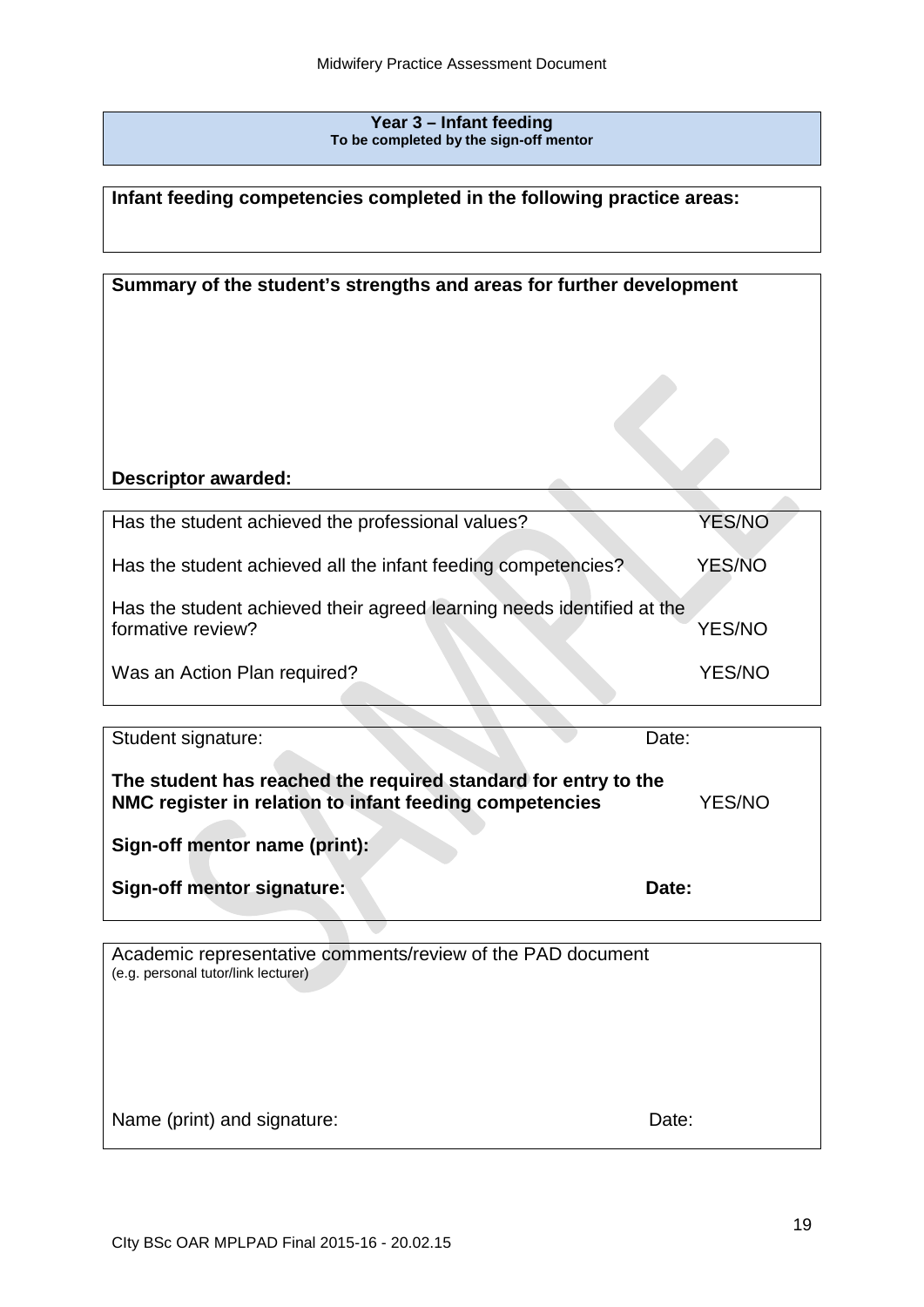#### **Midwifery Supervision To be completed by the student and their named Supervisor of Midwives**

Name of Supervisor of Midwives:

Contact details:

Summary of discussion with the Supervisor of Midwives regarding the role of midwifery supervision and the responsibilities of the midwife with regard to continuous professional development, revalidation and Notification of Practice (NoP) requirements:

| Date |
|------|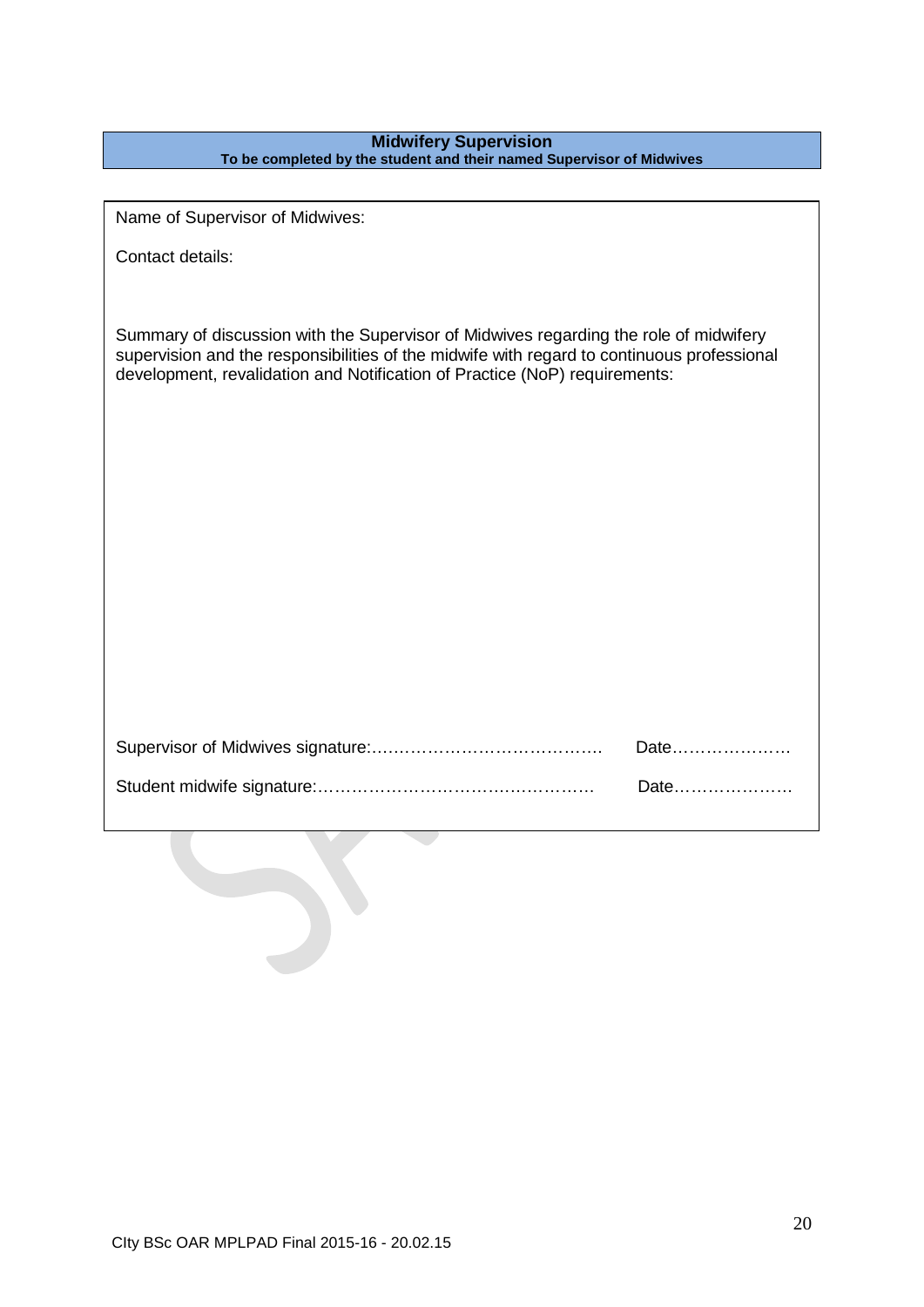## **Progression summary year 3**

## **Student ID:**

To be completed by academic representative on completion (e.g. personal tutor/link lecturer)

| <b>Cluster</b>                                                 | <b>Descriptor</b><br>awarded | <b>Equivalent</b><br>mark | <b>Total EU</b><br>requirements<br>recorded     | <b>Action plan</b><br>required at<br>formative<br>review? |
|----------------------------------------------------------------|------------------------------|---------------------------|-------------------------------------------------|-----------------------------------------------------------|
| Antenatal                                                      |                              |                           |                                                 | Yes / No                                                  |
| Labour and birth                                               |                              |                           | <b>Births</b><br>Complex<br>facilitated<br>care | Yes / No                                                  |
| Postnatal and<br>neonatal                                      |                              |                           | Postnatal<br>Neonatal                           | Yes / No                                                  |
| Infant feeding                                                 |                              |                           |                                                 | Yes / No                                                  |
| <b>Medicines</b><br>management                                 | Pass / Fail                  |                           |                                                 |                                                           |
| <b>Overall mark</b><br>(all 4 marks added and<br>divided by 4) |                              |                           |                                                 |                                                           |
| <b>Equivalent</b><br>grade                                     |                              |                           |                                                 |                                                           |

Have all descriptors been awarded by a sign-off mentor with 'live' status: YES / NO

Has the student recorded the required additional competencies on pages 23 – 25: YES / NO

Number of hours recorded

Number of hours outstanding from sickness/absence

**Student progression to NMC registration: YES / NO** 

Comments:

Signature..........................................................................

Name............................................................................... Date.............................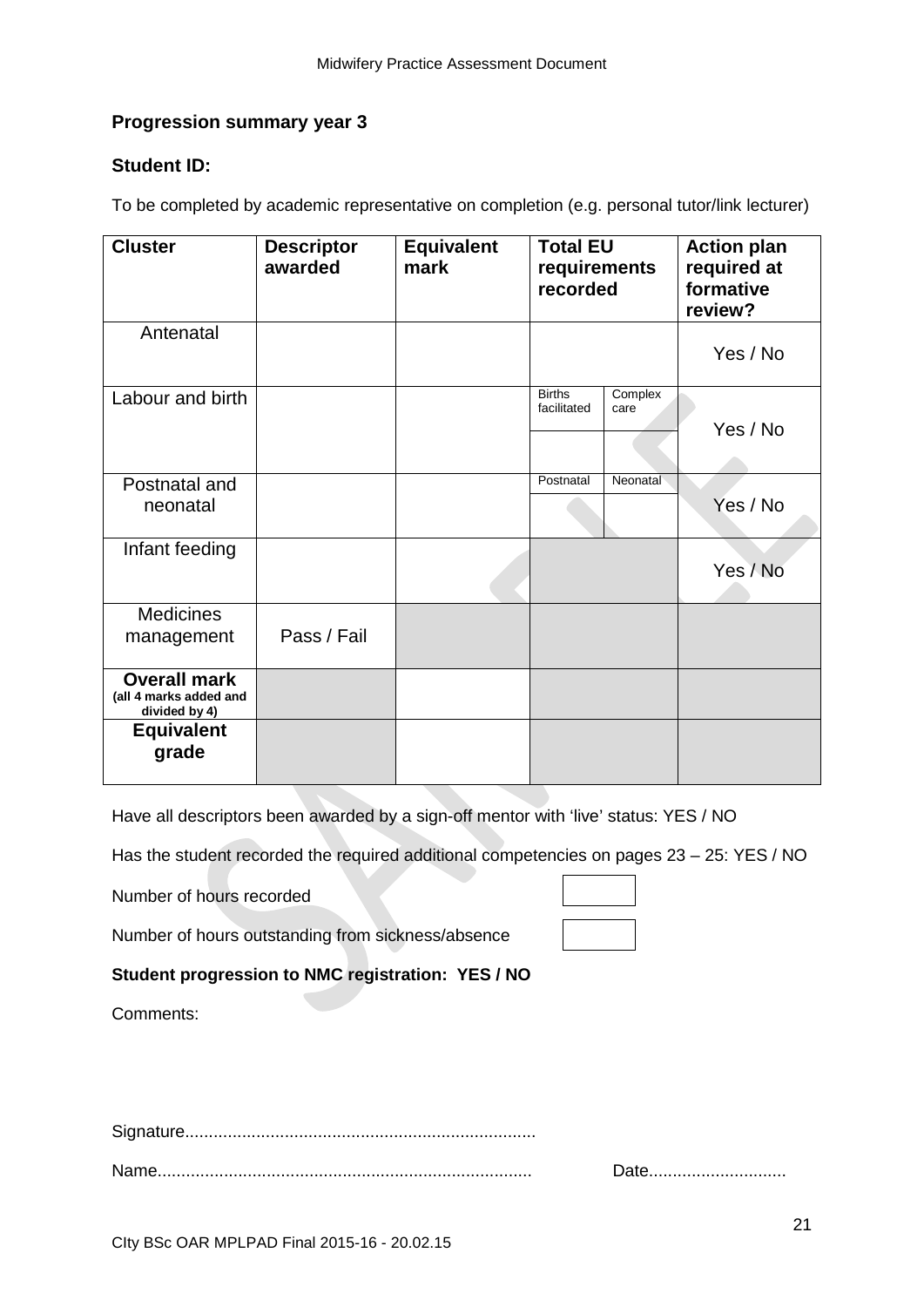## **Additional records**

**EU requirements** at the point of registration (Article 40 of Directive 2005/36/EU) include:

- Performance of an episiotomy and initiation into suturing
- Active participation with breech births (may be simulated)

#### **NMC ESC Normal Labour and Birth**

Women can trust/expect a newly registered midwife to:

- Work in partnership with women to facilitate a birth environment that supports their needs.
- Supports the health, safety and wellbeing of women in a variety of birth settings other than the acute hospital environment.

(NMC Standards for pre-registration midwifery education 2009 p.65).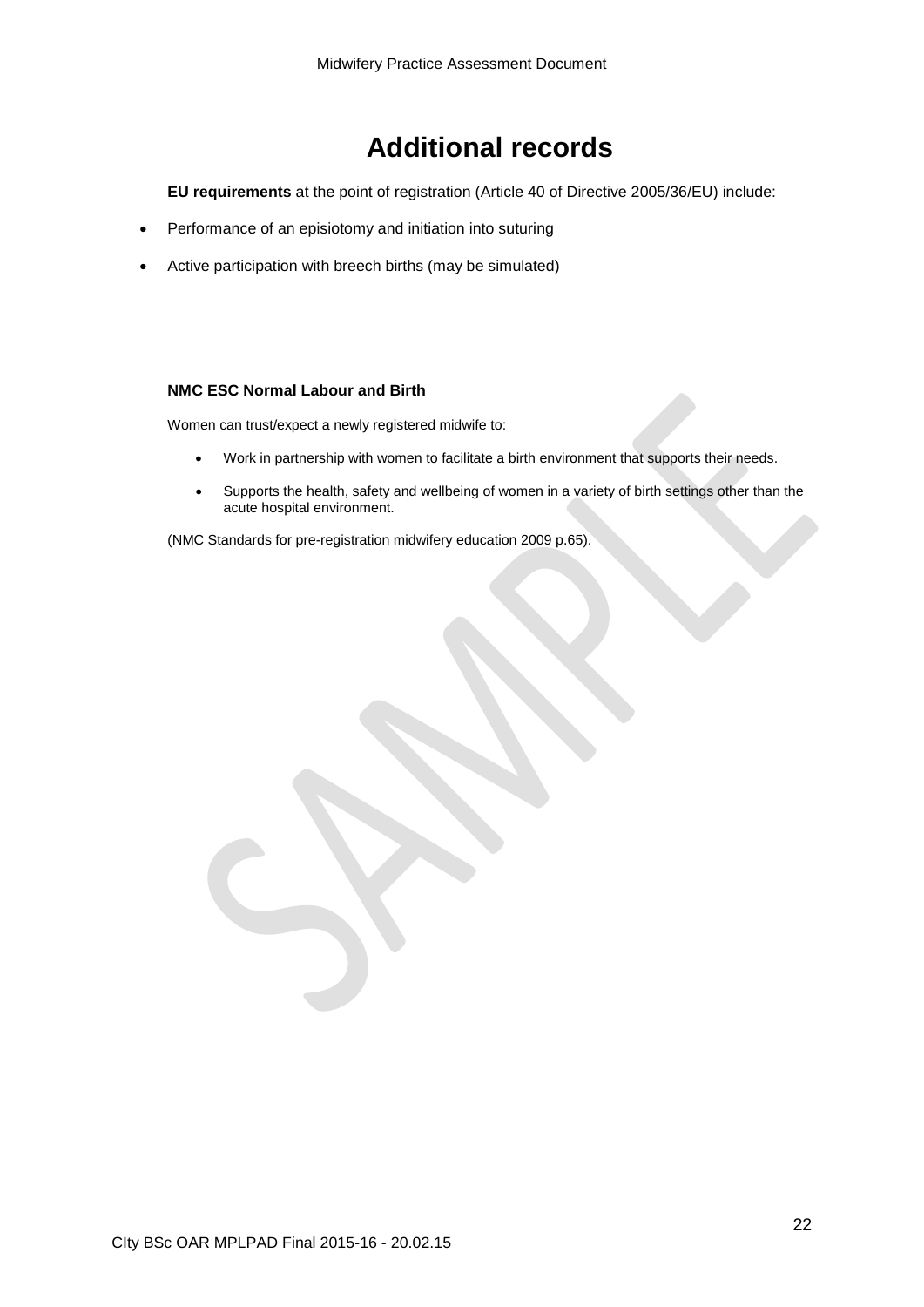#### **Performance of episiotomy and initiation into suturing**

'Initiation shall include theoretical instruction and clinical practice. The practice of suturing includes suturing of the wound following an episiotomy and a simple perineal laceration. This may be in a simulated situation if absolutely necessary' (NMC Standards for pre-registration midwifery education 2009 p.65)

#### **Infiltration of the perineum and performance of an episiotomy**

| Date | <b>Clinical indication/comments</b> | Midwife's name and signature |
|------|-------------------------------------|------------------------------|
|      |                                     |                              |
|      |                                     |                              |
|      |                                     |                              |
|      |                                     |                              |
|      |                                     |                              |
|      |                                     |                              |

#### **Initiation into suturing** Suturing observation

| Date | Type of trauma and repair type | Midwife's name and signature |
|------|--------------------------------|------------------------------|
|      |                                |                              |
|      |                                |                              |
|      |                                |                              |
|      |                                |                              |
|      |                                |                              |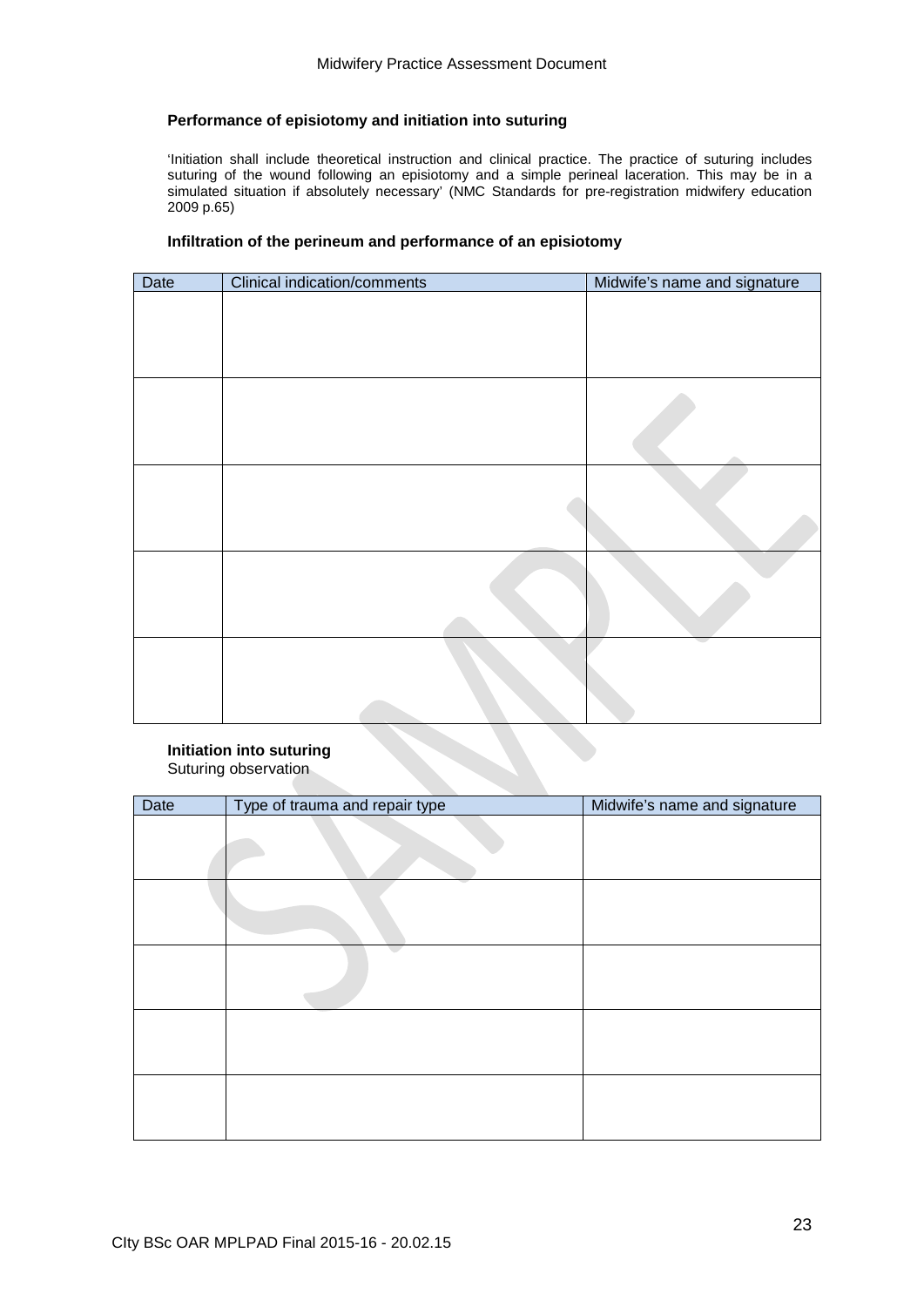#### **Initiation into suturing**

Suturing under supervision

| Date | Type of trauma and repair type | Midwife's name and signature |
|------|--------------------------------|------------------------------|
|      |                                |                              |
|      |                                |                              |
|      |                                |                              |
|      |                                |                              |
|      |                                |                              |
|      |                                |                              |
|      |                                |                              |
|      |                                |                              |
|      |                                |                              |
|      |                                |                              |
|      |                                |                              |
|      |                                |                              |
|      |                                |                              |
|      |                                |                              |
|      |                                |                              |
|      |                                |                              |
|      |                                |                              |
|      |                                |                              |

#### **Active participation in breech births**

'Where this is not possible because of a lack of breech deliveries practice may be in a simulated situation' (NMC Standards for pre-registration midwifery education 2009 p.65)

| Date | Clinical indication/comments | Midwife's name and signature |
|------|------------------------------|------------------------------|
|      |                              |                              |
|      |                              |                              |
|      |                              |                              |
|      | e.                           |                              |
|      |                              |                              |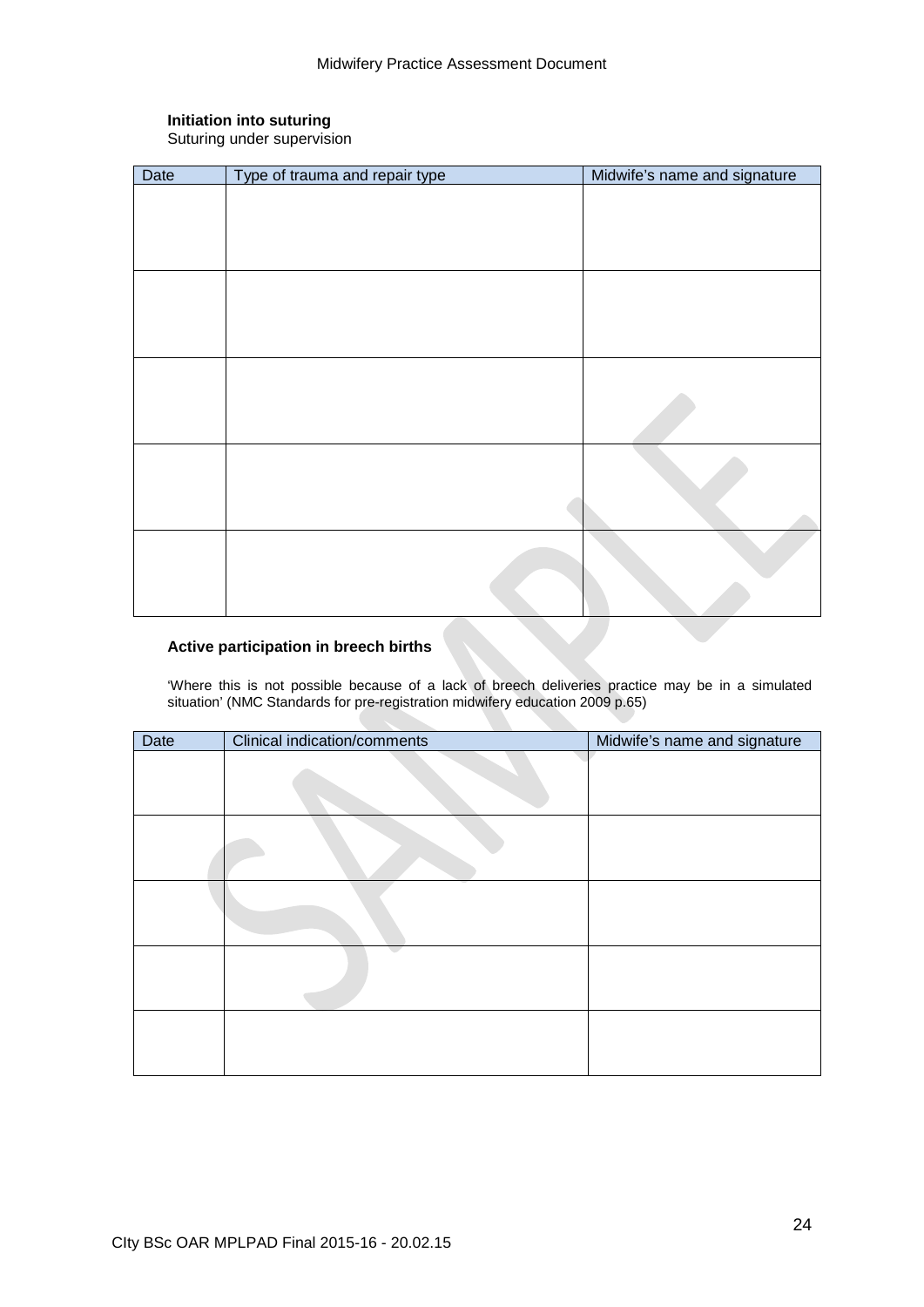## **Supporting women in a variety of settings**

#### **NMC ESC Normal Labour and Birth 1.1**

This is a record of experience where you have supported the health, safety and wellbeing of women in a variety of birth settings other than the acute hospital environment. (NMC Standards for pre-registration midwifery education 2009 p.65).

| <b>Date</b> | Details of practice area/clinical setting                                                             | Midwife's name and<br>signature |
|-------------|-------------------------------------------------------------------------------------------------------|---------------------------------|
| May<br>2015 | Míddleton Bírth Centre, mídwífery-led<br>stand-alone unit<br>Supported 5 women in labour and 2 births | Barbara James<br>Barbara James  |
|             |                                                                                                       |                                 |
|             |                                                                                                       |                                 |
|             |                                                                                                       |                                 |
|             |                                                                                                       |                                 |
|             |                                                                                                       |                                 |
|             |                                                                                                       |                                 |